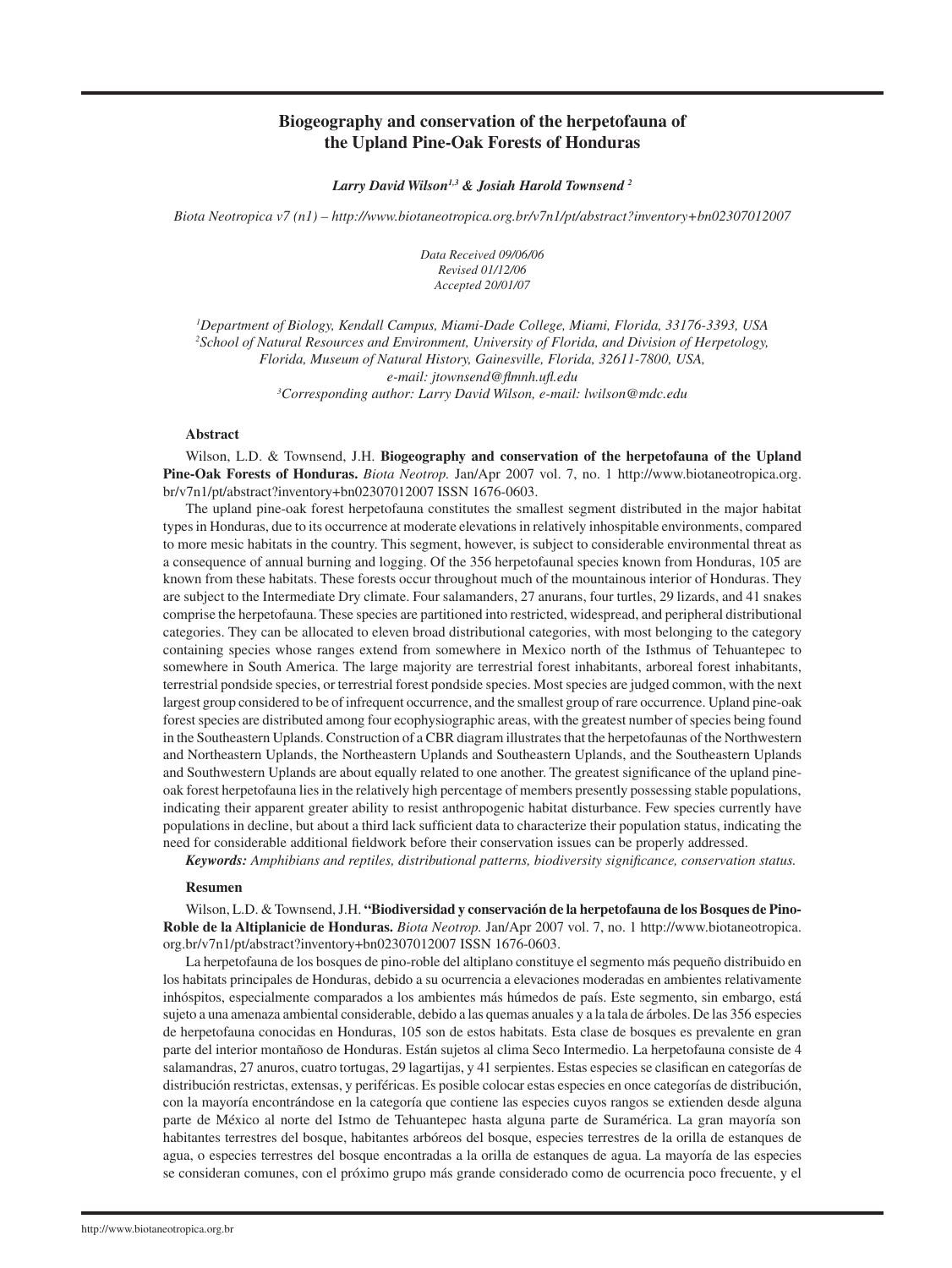grupo más pequeño de rara ocurrencia. Las especies de bosques de pino y roble del altiplano están distribuidas en cuatro áreas ecofisiográficas, con el mayor número de especies encontradas en los altiplanos del sureste. La creación de un diagrama de Coeficientes de Semejanza Biogeográfica (CBR por sus siglas en inglés) ilustra que la herpetofauna de los altiplanos del noroeste y del nordeste, la de los altiplanos del nordeste y del sureste, y la de los altiplanos del sureste y del suroeste, están relacionadas entre sí en forma equitativa. Lo más importante sobre la herpetofauna del bosque de pino-roble del altiplano yace en su porcentaje relativamente alto de los miembros que actualmente poseen poblaciones estables, indicando, aparentemente, una mayor capacidad para resistir disturbios antropogénicos del ambiente. Actualmente hay pocas especies que tienen poblaciones en declive, pero alrededor de un tercio carecen de suficiente información para caracterizar su estado de población, indicando la necesidad del trabajo del campo adicional significativo antes de poder tratar los asuntos de su conservación correctamente.

*Palabras-clave: anfibios y reptiles, patrones de distribución, importancia en la biodiversidad, estado de conservación.*

# **Introduction**

Forests of varying combinations of pine and oak species occur broadly at moderate elevations (600–1500 m) throughout Mexico and northern Central America (Wagner 1964, Farjon et al., 1997). In Honduras, forests of *Pinus oocarpa* and *Quercus* spp. are widely distributed through the mountainous interior in upland environments (McCranie & Wilson 2002). The climate in the areas supporting pine-oak forest is typically cooler and drier than that found in the lowlands, and, therefore, human inhabitants have favored these areas since pre-Colombian times. Consequently, these forests have probably seen the most consistent and long-term degradation at the hands of humans of any forested area of Honduras.

These forests are inhabited by a relatively small herpetofauna, compared to that of rainforests (Wilson & Townsend 2006). The members of the upland pine-oak forest herpetofauna generally possess relatively broad geographic distributions both within Honduras and outside the country. As a consequence, there is a relatively small amount of endemism associated with upland pine-oak forests, with only one species of snake (*Tantilla lempira*) essentially limited to this habitat type. Nevertheless, these forests and their constituent herpetofaunas are of considerable interest, allowing for study of what species of Honduran amphibians and reptiles are able to persist in an environment that is relatively dry and inhospitable to at least amphibians and subject to virtually annual burning, either by natural or anthropogenic means, and to widespread logging.

### **Materials and Methods**

Fieldwork on which this paper is based has been conducted by one of us (LDW) since 1967 and the other (JHT) since 1999 (also see Acknowledgments), in collaboration with James R. McCranie and other researchers (see Acknowledgments). This fieldwork was primarily conducted during the summer months (May through August). The material collected has been reported in a number of publications by the first author and coauthors since 1971, including Meyer & Wilson (1971, 1973), Wilson & Meyer (1985), McCranie & Wilson (2002), and McCranie et al. (2006).

In constructing this paper, we have followed the format used by Wilson & McCranie (2004a) in their study of the herpetofauna of the cloud forests of Honduras, and Wilson & Townsend (2006, In press), in their studies of the herpetofauna of the rainforests and subhumid forests of Honduras.

As did Wilson & Meyer (1985), Wilson et al. (2001), McCranie & Wilson (2002), Wilson & McCranie (2004a), and Wilson & Townsend (2006, In press), we allocated the upland pine-oak species to a set of distributional categories based on the entire extent of their geographic range. In addition to the categories used by Wilson et al. (2001), slightly modified by us, we have added another category containing the species introduced to the herpetofauna of Honduras. The categories are as follows:  $A =$  Northern terminus of the range in the United States (or Canada) and southern terminus in South America;  $B =$  Northern terminus of the range in the United States and southern terminus in Central America south of the Nicaraguan Depression;  $C =$  Northern terminus of the range in the United States and southern terminus in Nuclear Middle America;  $D =$  Northern terminus of the range in Mexico north of the Isthmus of Tehuantepec and southern terminus in South America;  $E =$  Northern terminus of the range in Mexico north of the Isthmus of Tehuantepec and southern terminus in Central America south of the Nicaraguan Depression;  $F =$  Northern terminus of the range in Mexico north of the Isthmus of Tehuantepec and southern terminus in Nuclear Middle America; G = Northern terminus of the range in Nuclear Middle America and southern terminus in South America; H = Northern terminus of the range in Nuclear Middle America and southern terminus in Central America south of the Nicaraguan Depression; I = Restricted to Nuclear Middle America (exclusive of Honduran endemics);  $J =$  Endemic to Honduras;  $K =$  Marine species (not included in this paper);  $L =$  Insular species (includes non-endemic species limited to insular habitats in Honduras; not included in this paper);  $M = Introduced$  species.

When characterizing the primary microhabitat distribution of each species, we have used the same microhabitat categorization as did Wilson & McCranie (2004a) and Wilson & Townsend (2006, In press). With respect to vertical positioning, we scored species as either terrestrial or arboreal. With regard to occurrence in the three major microhabitats found in upland pine-oak forests, species were scored as being found in the forest proper, along streams, or around ponds.

In examining relative abundance, we used the following categories: common (found on a regular basis, many individuals can be found); infrequent (unpredictable, few individuals seen); rare (rarely seen). These classifications are historical (i.e., based on earlier trips to upland pine-oak forest localities) and do not take into consideration the more recent population declines taking place for a number of species.

Conservation status categorization was determined on the basis of observations made during recent fieldwork. As such, these determinations are admittedly provisional.

The Coefficient of Biogeographic Resemblance algorithm (Duellman 1990) was used to demonstrate herpetofaunal relationships among the upland pine-oak forest ecophysiographic areas examined in this study. The formula is  $CBR = 2C/(N_1 + N_2)$ , where C is the number of species in common to both formations,  $N<sub>1</sub>$  is the number of species in the first area, and  $N_2$  is the number of species in the second area.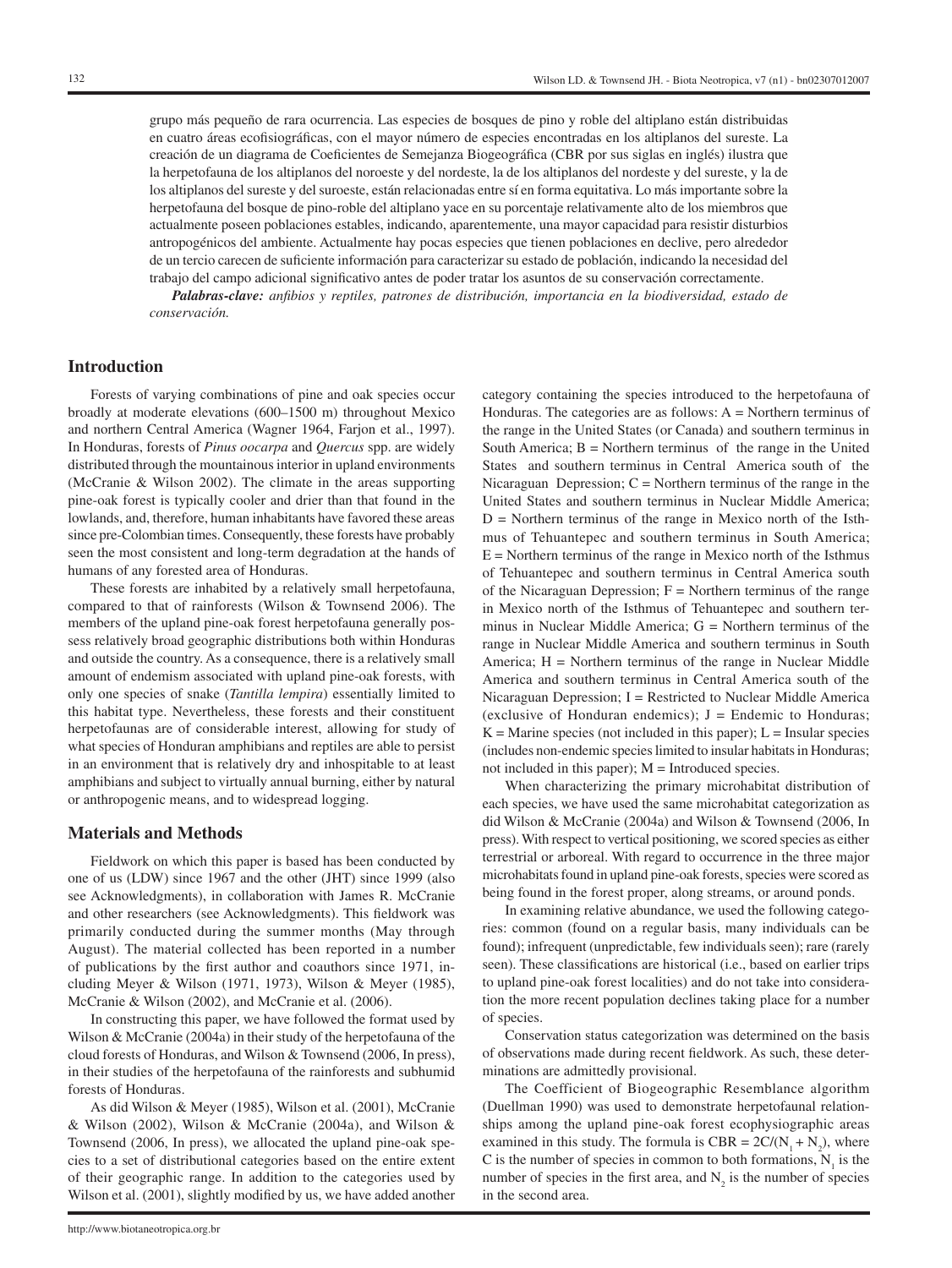There are some recent taxonomic changes that we use in this paper that differ from previous papers in this series (Wilson & McCranie 2004a, Wilson & Townsend 2006). At the generic level, the beta anoles, previously referred to as *Norops* (*sensu* Guyer & Savage (1986, 1992)), are placed within the super-genus *Anolis* following Poe (2004) and in anticipation of further taxonomic revision. *Chaunus* and *Ollotis* are used in place of *Bufo* (Frost et al. 2006a, b), *Craugastor* is used instead of *Eleutherodactylus* for Central American species (Crawford & Smith 2005), *Dendropsophus*, *Tlalocohyla*, and *Trachycephalus* replace *Hyla* (Faivovich et al. 2005), *Lithobates* replaces *Rana* for Central American species (Frost et al. 2006), and *Mastigodryas* is used in favor of *Dryadophis* (Dixon & Tipton 2004). At the species level, *Lithobates brownorum* is used for Honduran populations formerly referred to as *Lithobates* or *Rana berlandieri* (Zaldívar-Riverón et al. 2004, Frost 2004, McCranie et al. 2006), and *Atropoides mexicanus* replaces *A. nummifer*  (Campbell & Lamar 2004).

# **Description of Study Area**

# *1. Physiography*

The largest portion of Honduras, the mountainous interior, is a component of Nuclear Middle America, the complex of mountains distributed south of the Mexican Isthmus of Tehuantepec to north of the Nicaraguan Depression. The Honduran segment of this mountain complex belongs to what Campbell (1999) termed "eastern Nuclear Central America." The moderate elevations (about 600 to about 1500 m) of these Honduran mountains support what we term upland pine-oak forest (see discussion under "Vegetation").

In Honduras, the mountainous interior is termed the "serranía," and can be divided into a northern portion, the Northern Cordillera, and a southern portion, the Southern Cordillera, distinguished from one another on the basis of the presence of Pliocene volcanic ejecta in the latter region (McCranie & Wilson 2002). Both of these cordilleras are divided into western and eastern portions by the extent of the Honduran Depression, a north-south complex of plains and valleys, including the Ulúa–Chamelecón Plain, the Humuya Valley, the Comayagua Plain, and the Goascorán Valley (McCranie & Wilson 2002). These physiographic divisions allow for the recognition of four upland areas that support pine-oak forest, viz., the Northwestern, Southwestern, Northeastern, and Southeastern Uplands (Figure 1).

### *2. Climate*

One major type of climate characterizes the upland pine-oak forests of Honduras. This type is referred to as the Intermediate Dry climate and occurs at elevations from about 600 to 1500 m and, in some locales, to about 1850 m (McCranie & Wilson 2002). It features a mean annual precipitation of 1000 to 2000 mm and a mean annual temperature ranging from 18 to 24 °C.

#### *3. Vegetation*

Upland pine-oak forest in Honduras is allocated to the Premontane Moist Forest formation of Holdridge (1967). As suggested by its name, this type of forest is dominated by species of pines and oaks. The principal pine species in question is *Pinus oocarpa*, a species distributed from northwestern Mexico to northwestern Nicaragua (Farjon et al. 1997). Other species of pines also occur in the upland pine-oak forests of Honduras, including *P. maximinoi*, *P. pseudostrobus*, and *P. tecunumanii* (Farjon et al. 1997). The two common species of oaks are *Quercus oleoides*, a small-leaf species characteristic of *encinales*, and *Q. peduncularis*, a large-leaf species found in *robledales* (Agüdelo C. 1987). Additional tree spe-





Figure 1. Generalized map of the upland pine-oak forest areas of Honduras. Abbreviations are as follows: NWU = Northwestern Uplands; NEU = Northeastern Uplands; SWU = Southwestern Uplands; SEU = Southeastern Uplands.

**Figura 1.** Mapa general de las áreas de bosques de pino-roble de altiplano en Honduras. Las abreviaturas son las siguientes, de acuerdo sus siglas en inglés: NWU = Altiplano del Noroeste; NEU =Altiplano del Nordeste; SWU = Altiplano del Suroeste; SEU = Altiplano del Sureste.

cies present in upland pine-oak forests include *Arbutus xalapensis*, *Brysonima crassifolia*, *Curatella americana*, *Dodonaea viscosa*, *Genipa caruto*, *Lysiloma seemannii*, *Paurotis cookii*, and *Piscidia grandifolia* (Agüdelo C. 1987; McCranie *&* Wilson 2002).

## **Results**

### *1. Composition of the upland pine-oak forest herpetofauna*

The herpetofauna of the upland pine-oak forests of Honduras currently is known to comprise 105 species (Table 1), including four salamanders (3.8% of total), 27 anurans (25.7%), four turtles (3.8%), 29 lizards (27.6%), and 41 snakes (39.1%). The salamanders all belong to the family Plethodontidae. The anurans belong to six families, including the Brachycephalidae (three species), Bufonidae (five species), Centrolenidae (one species), Hylidae (eight species), Leptodactylidae (four species), Microhylidae (two species), and Ranidae (four species). The turtles are members of three families, including the Emydidae (one species), Geoemydidae (one species), and Kinosternidae (two species). The lizards are members of nine families, including the Anguidae (two species), Gekkonidae (four species), Corytophanidae (three species), Iguanidae (two species), Phrynosomatidae (three species), Polychrotidae (eight species), Scincidae (three species), Gymnophthalmidae (one species), and Teiidae (three species). The snakes belong to seven families, including the Leptotyphlopidae (one species), Typhlopidae (one species), Boidae (one species), Ungaliophiidae (one species), Colubridae (34 species), Elapidae (one species), and Viperidae (two species).

# *2. Distribution and distributional relationships of the upland pine-oak forest herpetofauna*

1. Distribution within the upland pine-oak forest. The species occupying the upland pine-oak forests are distributed among three distributional categories, i.e., restricted, widespread, and peripheral (Table 1). Restricted species are those whose distribution in Honduras is limited to the upland pine-oak forest. Widespread species are those distributed within this formation, as well as in other forest formations. Finally, peripheral species are those whose distribution lies largely outside of the upland pine-oak forest.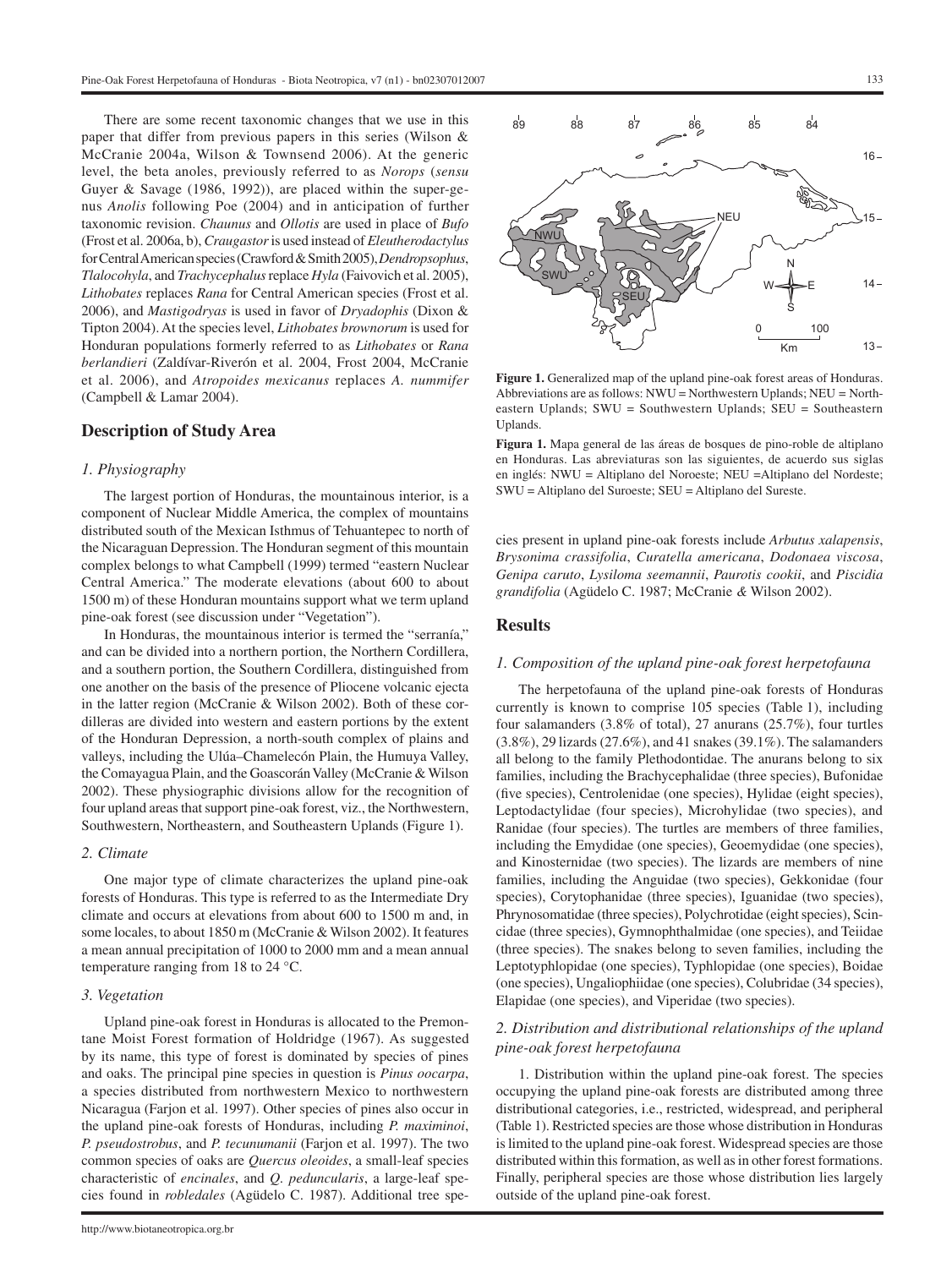Table 1. Geographic and ecological distribution, relative abundance, and conservation status of the upland pine-oak forest herpetofauna (105 species) of Honduras. Abbreviations include: Forest Formation Distribution—W = widespread in that formation, R = restricted to that formation, P = peripherally distributed in that formation; Broad Distributional Patterns—A = Northern terminus of the range in the United States (or Canada) and southern terminus in South America;  $B =$  Northern terminus of the range in the United States and southern terminus in Central America south of the Nicaraguan Depression;  $C =$  Northern terminus of the range in the United States and southern terminus in Nuclear Middle America; D = Northern terminus of the range in Mexico north of the Isthmus of Tehuantepec and southern terminus in South America; E = Northern terminus of the range in Mexico north of the Isthmus of Tehuantepec and southern terminus in Central America south of the Nicaraguan Depression; F = Northern terminus of the range in Mexico north of the Isthmus of Tehuantepec and southern terminus in Nuclear Middle America; G = Northern terminus of the range in Nuclear Middle America and southern terminus in South America; H = Northern terminus of the range in Nuclear Middle America and southern terminus in Central America south of the Nicaraguan Depression; I = Restricted to Nuclear Middle America (exclusive of Honduran endemics);  $J =$  Endemic to Honduras;  $M =$ Introduced species; Primary Microhabitat—Ar = arboreal, Te = terrestrial, Fo = forest inhabitant, Ps = pondside inhabitant, St = streamside inhabitant; Relative Abundance—Common = found on a regular basis, many individuals can be found; Infrequent = encountered unpredictably, few individuals seen; Rare = rarely seen; Conservation Status—Stable = stable populations at least at one upland pine-oak forest locality, Declining = all known upland pine-oak forest populations declining, Extinct = extinct or extirpated from all known upland pine-oak forest localities, No Data = insufficient data available on population status.

**Tabla 1.** Distribución geográfica y ecológica, abundancia relativa, y estado de conservación de la herpetofauna de los bosques de pino-roble de altiplano de Honduras (105 especies). Las abreviaturas incluyen, de acuerdo sus siglas en inglés: Distribución de Zonas de Vida Boscosas—W = distribución extensa en esa zona de vida, R = limitado a esa zona de vida, P = distribución periférica en esa zona de vida; Patrones Amplios de Distribución—A = Terminal norte de extensión en los Estados Unidos (o Canadá), y terminal sur en Sur América; B = Terminal norte de extensión en los Estados Unidos, y terminal sur en Centro América, al sur de la Depresión Nicaragüense; C = Terminal norte de extensión en los Estados Unidos, y terminal sur en el Núcleo de Centroamérica; D = Terminal norte de extensión en México, al norte del Istmo de Tehuantepec, y terminal sur en Sur América; E = Terminal norte de extensión en México al norte del Istmo de Tehuantepec, y terminal sur en Centro América, al sur de la Depresión Nicaragüense; F = Terminal norte de extensión en México al norte del Istmo de Tehuantepec, y terminal sur en el Núcleo de Centroamérica; G = Terminal norte de extensión en el Núcleo de Centroamérica, y terminal sur en Sur América; H = Terminal norte de extensión en el Núcleo de Centroamérica, y terminal sur en Centro América, al sur de la Depresión Nicaragüense; I = Limitado al Núcleo de Centroamérica (excluyendo las endémicas hondureñas); J = Endémica a Honduras; M = Especie introducida; Microhábitat Primario— Ar = arborícola, Te = terrestre, Fo = habitante del bosque, Ps = habitante de orilla de estanque, St = habitante de orilla de arroyo; Abundancia Relativa—Común = se encuentra con regularidad, se encuentran muchos individuos; Poco frecuente = no se puede predecir cuando se encontrará, se ven pocos ejemplares; Raro = rara vez se ve; Estado de Conservación—Estable = Poblaciones estables en por lo menos una localidad con bosques de pino-roble de altiplano, Descenso = todas las poblaciones conocidas en el bosque de pino-roble de altiplano están en descenso, Extinto = Extinto o extirpado de todas las localidades de bosque de pino-roble de altiplano reconocidas, No Data = no hay suficiente data disponible sobre el estado de la población.

| <b>Species</b>                 | <b>Forest</b> | <b>Elevational</b> | <b>Broad</b>                   | <b>Primary</b>                      | <b>Relative</b> | <b>Conservation</b> |
|--------------------------------|---------------|--------------------|--------------------------------|-------------------------------------|-----------------|---------------------|
|                                | formation     | range $(m)$        | distribution                   | microhabitat abundance <sup>1</sup> |                 | <b>status</b>       |
|                                | distribution  |                    | pattern                        |                                     |                 |                     |
|                                |               |                    | <b>Salamanders (4 species)</b> |                                     |                 |                     |
| Bolitoglossa mexicana          | $\mathbf{P}$  | $0 - 1400$         | F                              | Ar, Fo                              | Common          | Stable              |
| Bolitoglossa occidentalis      | $\mathsf{R}$  | 1300               | I                              | Ar, Fo                              | Rare            | No Data             |
| Bolitoglossa rufescens         | W             | $30 - 1400$        | T                              | Ar, Fo                              | Common          | Stable              |
| Oedipina ignea                 | W             | 1340 - 1750        | T                              | Te, Fo                              | Infrequent      | Stable              |
|                                |               |                    | Anurans (27 species)           |                                     |                 |                     |
| Chaunus marinus                | W             | $0 - 1435$         | A                              | Te, Fo, Ps                          | Common          | <b>Stable</b>       |
| Ollotis coccifer               | W             | $0 - 1435$         | E                              | Te, Ps                              | Common          | Stable              |
| Ollotis ibarrai                | W             | 1280 - 2020        | E                              | Te, Ps                              | Common          | Stable              |
| Ollotis luetkenii              | W             | $0 - 1100$         | H                              | Te, Ps                              | Common          | Stable              |
| Ollotis valliceps              | W             | $0 - 1610$         | E                              | Te, Fo, Ps                          | Common          | Stable              |
| Hyalinobatrachium fleischmanni | W             | $0 - 1550$         | D                              | Ar, St                              | Common          | No Data             |
| Dendropsophus microcephalus    | W             | $0 - 1000$         | B                              | Ar, Ps                              | Common          | Stable              |
| Plectrohyla guatemalensis      | P             | $950 - 2600$       | T                              | Ar, St                              | Infrequent      | Declining           |
| Ptychohyla hypomykter          | W             | $620 - 2070$       | I                              | Ar, St                              | Common          | Stable              |
| Ptychohyla salvadorensis       | $\mathbf{P}$  | $1440 - 2050$      | I                              | Ar, St                              | Common          | Stable              |
| Scinax staufferi               | W             | $0 - 1530$         | E                              | Ar, Te, Ps                          | Common          | Stable              |
| Smilisca baudinii              | W             | $0 - 1610$         | B                              | Ar, Ps                              | Common          | Stable              |
| Tlalocohyla loquax             | W             | $0 - 1585$         | E                              | Ar, Ps                              | Common          | Stable              |
| Trachycephalus venulosus       | W             | $0 - 1610$         | D                              | Ar, Te, Ps                          | Common          | Stable              |
| Craugastor anciano             | P             | 1400 - 1840        | J                              | Te, St                              | Rare            | Extinct             |
| Craugastor emleni              | W             | $800 - 2000$       | J                              | Te, St                              | Common          | Extinct             |
| Craugastor laevissimus         | W             | $100 - 1640$       | H                              | Te, St                              | Common          | Stable              |
| Leptodactylus fragilis         | W             | $0 - 1530$         | A                              | Te, Ps                              | Common          | Stable              |
| Leptodactylus melanonotus      | W             | $0 - 1280$         | D                              | Te, Ps                              | Common          | Stable              |
| Leptodactylus silvanimbus      | W             | $1470 - 2000$      | J                              | Te, Ps                              | Infrequent      | Declining           |
| Engystomops pustulosus         | W             | $0 - 1540$         | D                              | Te, Ps                              | Common          | Stable              |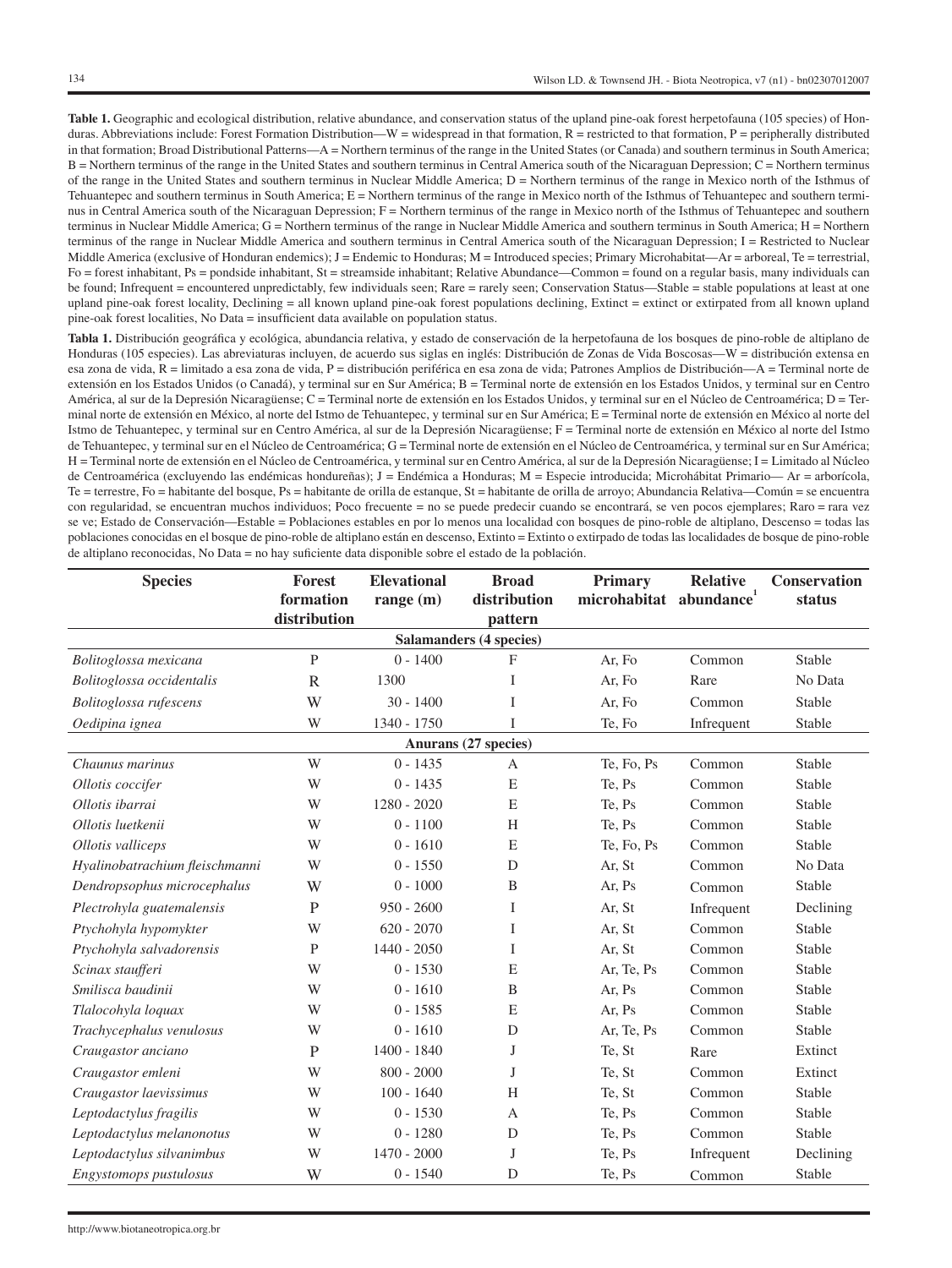## Table 1. Continued....

| <b>Species</b>                 | Forest                  | <b>Elevational</b> | <b>Broad</b>               | Primary                | <b>Relative</b> | <b>Conservation</b> |
|--------------------------------|-------------------------|--------------------|----------------------------|------------------------|-----------------|---------------------|
|                                | formation               | range $(m)$        | distribution               | microhabitat abundance |                 | status              |
|                                | distribution            |                    | pattern                    |                        |                 |                     |
| Hypopachus barberi             | W                       | 1470 - 2070        | Ι                          | Te, Ps                 | Infrequent      | No Data             |
| Hypopachus variolosus          | W                       | $0 - 1610$         | B                          | Te, Ps                 | Common          | Stable              |
| Lithobates brownorum           | W                       | $0 - 1650$         | $\mathcal{C}$              | Te, Ps                 | Common          | Stable              |
| Lithobates forreri             | $\mathbf P$             | 35-1000            | E                          | Te, Ps                 | Common          | Stable              |
| Lithobates maculatus           | W                       | 40-1980            | I                          | Te, St                 | Common          | No Data             |
| Lithobates vaillanti           | $\mathbf P$             | $0 - 880$          | D                          | Te, Ps                 | Common          | Stable              |
|                                |                         |                    | Turtles (4 species)        |                        |                 |                     |
| Trachemys venusta              | $\mathbf{P}$            | $0 - 650$          | D                          | Te, Fo, Ps, St         | Infrequent      | No Data             |
| Rhinoclemmys pulcherrima       | P                       | $0 - 1480$         | Ε                          | Te, Fo                 | Infrequent      | Stable              |
| Kinosternon leucostomum        | W                       | $0 - 1120$         | ${\bf D}$                  | Te, Fo, Ps             | Infrequent      | No Data             |
| Kinosternon scorpioides        | W                       | $0-1240$           | D                          | Te, Fo, Ps             | Common          | Stable              |
|                                |                         |                    | Lizards (29 species)       |                        |                 |                     |
| Celestus bivittatus            | W                       | 1510-1980          | Ι                          | Te, Fo                 | Common          | Stable              |
| Celestus scansorius            | $\mathbf{P}$            | 1550 - 1590        | J                          | Ar, Fo                 | Rare            | No Data             |
| Hemidactylus frenatus          | W                       | $0 - 930$          | М                          | Ar, Fo                 | Common          | Stable              |
| Phyllodactylus tuberculosus    | W                       | $0 - 1200$         | E                          | Ar, Fo                 | Common          | Stable              |
| Sphaerodactylus glaucus        | $\mathbb{R}$            | 600                | $\mathbf F$                | Te, Fo                 | Rare            | No Data             |
| Sphaerodactylus millepunctatus | W                       | $0 - 930$          | Н                          | Te, Fo                 | Common          | Stable              |
| Basiliscus vittatus            | W                       | $0 - 1400$         | D                          | Ar, Fo, St             | Common          | Stable              |
| Corytophanes percarinatus      | $\mathbb{R}$            | 1400               | Ι                          | Te, Fo                 | Rare            | No Data             |
| Laemanctus longipes            | $\mathbf P$             | $0 - 1200$         | $\mathbf F$                | Ar, Fo                 | Infrequent      | No Data             |
| Ctenosaura similis             | P                       | $0 - 1200$         | H                          | Ar, Fo                 | Common          | No Data             |
| Iguana iguana                  | W                       | $0 - 880$          | D                          | Ar, Fo, St             | Common          | No Data             |
| Sceloporus malachiticus        | W                       | 540 - 2530         | H                          | Ar, Fo                 | Common          | Stable              |
| Sceloporus olloporus           | W                       | $0 - 1510$         | $\, {\bf B}$               | Ar, Fo                 | Common          | Stable              |
| Sceloporus squamosus           | W                       | $0 - 1000$         | Н                          | Ar, Te, Fo             | Common          | Stable              |
| Anolis biporcatus              | P                       | $0 - 950$          | D                          | Ar, Fo                 | Infrequent      | No Data             |
| Anolis crassulus               | W                       | $1200 - 2020$      | Ι                          | Ar, Fo                 | Common          | Stable              |
| Anolis dariense                | W                       | $0 - 1250$         | Ι                          | Ar, Te, Fo             | Common          | Stable              |
| Anolis laeviventris            | W                       | 1000 -1900         | E                          | Ar, Fo                 | Common          | Stable              |
| Anolis rodriguezii             | $\mathbf{P}$            | $0 - 1050$         | $\mathbf{F}$               | Ar, Te, Fo, St         | Infrequent      | Stable              |
| Anolis sericeus                | W                       | $0 - 1320$         | E                          | Ar, Fo                 | Common          | Stable              |
| Anolis sminthus                | P                       | 1450 - 2200        | J                          | Ar, Fo                 | Infrequent      | Stable              |
| Anolis tropidonotus            | W                       | $0 - 1900$         | $\boldsymbol{\mathrm{F}}$  | Ar, Te, Fo             | Common          | Stable              |
| Mabuya unimarginata            | W                       | $0 - 1510$         | ${\rm D}$                  | Ar, Te, Fo             | Common          | Stable              |
| Mesoscincus managuae           | W                       | $0 - 920$          | H                          | Te, Fo                 | Rare            | No Data             |
| Sphenomorphus cherriei         | W                       | $0 - 1860$         | E                          | Te, Fo                 | Common          | Stable              |
| Gymnophthalmus speciosus       | W                       | $0 - 1320$         | ${\bf G}$                  | Te, Fo                 | Infrequent      | No Data             |
| Ameiva undulata                | W                       | $0 - 1240$         | E                          | Te, Fo                 | Common          | Stable              |
| Aspidoscelis deppii            | $\ensuremath{\text{W}}$ | $0 - 900$          | Ε                          | Te, Fo                 | Common          | Stable              |
| Aspidoscelis motaguae          | $\ensuremath{\text{W}}$ | $50 - 950$         | F                          | Te, Fo                 | Common          | Stable              |
|                                |                         |                    | <b>Snakes (41 species)</b> |                        |                 |                     |
| Leptotyphlops phenops          | ${\bf P}$               | $0 - 700$          | D                          | Te, Fo                 | Infrequent      | No Data             |
| Typhlops costaricensis         | W                       | $150 - 1500$       | H                          | Te, Fo                 | Rare            | No Data             |
| Boa constrictor                | W                       | $0 - 1370$         | D                          | Te, Fo                 | Common          | Stable              |
| Ungaliophis continentalis      | W                       | $990 - 1600$       | Ι                          | Ar, Fo                 | Rare            | No Data             |
| Adelphicos quadrivirgatum      | W                       | $0 - 1740$         | $\boldsymbol{\mathrm{F}}$  | Te, Fo                 | Common          | Stable              |
| Coniophanes fissidens          | W                       | $0 - 1300$         | D                          | Te, Fo                 | Common          | Stable              |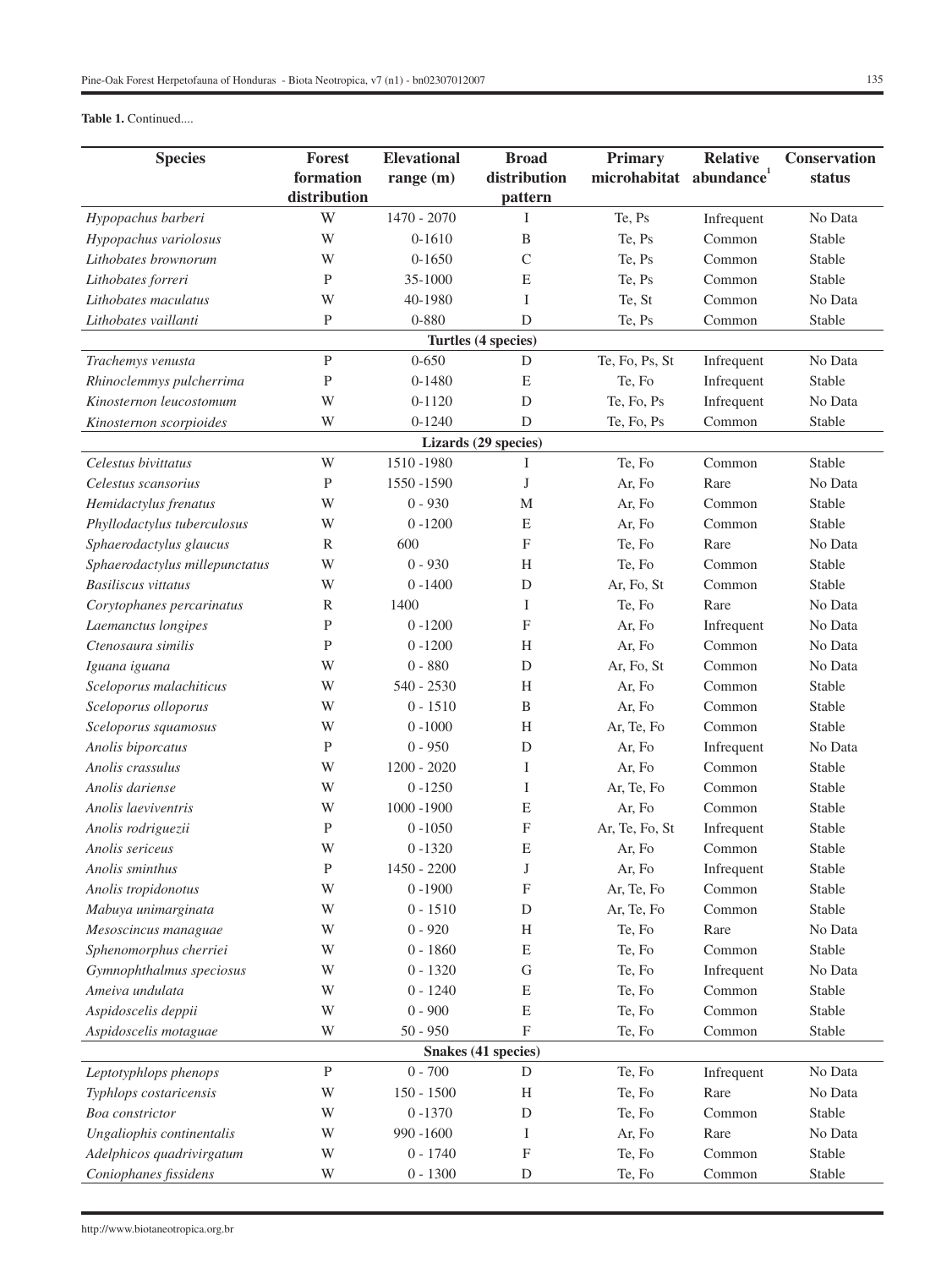#### Table 1. Continued....

| <b>Species</b>             | <b>Forest</b> | <b>Elevational</b> | <b>Broad</b>   | <b>Primary</b>         | <b>Relative</b> | <b>Conservation</b> |
|----------------------------|---------------|--------------------|----------------|------------------------|-----------------|---------------------|
|                            | formation     | range $(m)$        | distribution   | microhabitat abundance |                 | status              |
|                            | distribution  |                    | pattern        |                        |                 |                     |
| Coniophanes piceivittis    | W             | $30 - 1280$        | $\mathbf E$    | Te, Fo                 | Infrequent      | No Data             |
| Conophis concolor          | W             | $0 - 1000$         | $\overline{E}$ | Te, Fo                 | Common          | Stable              |
| Dendrophidion percarinatum | $\, {\bf P}$  | $20 - 685$         | G              | Te, Fo                 | Infrequent      | No Data             |
| Drymarchon melanurus       | W             | $0 - 1555$         | A              | Te, Fo                 | Common          | Stable              |
| Drymobius margaritiferus   | W             | $0 - 1450$         | A              | Te, Fo, Ps             | Common          | Stable              |
| Enulius flavitorques       | W             | $0 - 1000$         | D              | Te, Fo                 | Common          | Stable              |
| Imantodes cenchoa          | W             | $0 - 1620$         | D              | Ar, Fo                 | Common          | Stable              |
| Lampropeltis triangulum    | W             | $0 - 1370$         | A              | Te, Fo                 | Infrequent      | <b>Stable</b>       |
| Leptodeira annulata        | W             | $0 - 1530$         | D              | Te, Fo                 | Common          | Stable              |
| Leptodrymus pulcherrimus   | W             | $10 - 1300$        | H              | Te, Fo                 | Infrequent      | No Data             |
| Leptophis ahaetulla        | $\mathbf{P}$  | $0 - 1680$         | D              | Ar, Te, Ps, St         | Common          | Stable              |
| Leptophis mexicanus        | W             | $0 - 1600$         | E              | Ar, Te, Fo             | Common          | Stable              |
| Masticophis mentovarius    | W             | $40 - 1320$        | D              | Te, Te                 | Common          | Stable              |
| Mastigodryas dorsalis      | W             | $635 - 1900$       | I              | Te, Fo                 | Common          | No Data             |
| Ninia sebae                | W             | $0 - 1650$         | E              | Te, Fo                 | Common          | Stable              |
| Oxybelis aeneus            | W             | $0 - 1500$         | A              | Ar, Te, Fo             | Common          | Stable              |
| Pliocercus elapoides       | $\mathbf{P}$  | $30 - 1670$        | $\mathbf{F}$   | Te, Fo                 | Infrequent      | No Data             |
| Rhadinaea godmani          | $\mathbf{P}$  | $1450 - 2160$      | $\rm H$        | Te, Fo                 | Infrequent      | No Data             |
| Rhadinaea kinkelini        | W             | 1370 - 2085        | I              | Te, Fo                 | Infrequent      | No Data             |
| Scolecophis atrocinctus    | W             | $700 - 750$        | H              | Te, Fo                 | Infrequent      | No Data             |
| Senticolis triaspis        | W             | $100 - 1100$       | B              | Te, Fo                 | Infrequent      | No Data             |
| Sibon dimidiatus           | $\, {\bf P}$  | $950 - 1600$       | E              | Ar, Fo                 | Infrequent      | Stable              |
| Spilotes pullatus          | W             | $0 - 900$          | D              | Ar, Fo                 | Common          | Stable              |
| Stenorrhina degenhardtii   | $\, {\bf P}$  | $100 - 1630$       | D              | Te, Fo                 | Infrequent      | No Data             |
| Stenorrhina freminvillii   | W             | $60 - 1450$        | $\mathbf E$    | Te, Fo                 | Infrequent      | No Data             |
| Storeria dekayi            | W             | $635 - 1900$       | $\overline{C}$ | Te, Fo                 | Infrequent      | No Data             |
| Tantilla armillata         | W             | $0 - 1200$         | H              | Te, Fo                 | Infrequent      | No Data             |
| Tantilla lempira           | W             | $1450 - 1730$      | J              | Te, Fo                 | Rare            | No Data             |
| Tantilla taeniata          | W             | $0 - 1280$         | I              | Te, Fo                 | Infrequent      | No Data             |
| Thamnophis proximus        | W             | $0 - 1000$         | B              | Te, Fo, Ps             | Infrequent      | No Data             |
| Tretanorhinus nigroluteus  | W             | $0 - 750$          | D              | Te, Fo, Ps             | Infrequent      | No Data             |
| Tropidodipsas fischeri     | W             | 1340 - 2150        | I              | Te, Fo                 | Infrequent      | No Data             |
| Micrurus nigrocinctus      | W             | $0 - 1600$         | G              | Te, Fo                 | Common          | No Data             |
| Crotalus durissus          | W             | $20 - 1300$        | D              | Te, Fo                 | Infrequent      | Declining           |
| Porthidium ophryomegas     | W             | $0 - 1400$         | H              | Te, Fo                 | Infrequent      | Declining           |

1 Historical. For example, species that were common at one time during our field experience, may now be declining or extinct.

The upland pine-oak forests are occupied by three restricted species (2.9% of the total of 105 species), including one salamander and two lizards. Eighty widespread species (76.2%) occur in this formation, including two salamanders, 21 anurans, two turtles, 21 lizards, and 34 snakes. Finally, there are 22 species (20.9%) occurring peripherally in this formation, including one salamander, six anurans, two turtles, six lizards, and seven snakes.

In common with both cloud forest (Wilson & McCranie 2004a) and rainforest (Wilson & Townsend 2006) habitats, the largest segment of the upland pine-oak forest herpetofauna comprises the widespread species. On the other hand, there are very few restricted species in the upland pine-oak forest, compared to the situation in both cloud forest and rainforest habitats. Finally, there are relatively more peripheral species in upland pine-oak forests than in rainforests (Wilson & Townsend 2006) and relatively fewer than in cloud forests (Wilson & McCranie 2004a).

2. Distribution with respect to elevation. Upland pine-oak forests in Honduras generally occur between the elevations of 600 and 1500 m, although, in some locales they may occur below or above these limits. The restricted species, as a group, occur from 600 to 1400 m. The mean elevation range for this group of three species is zero, inasmuch as the species involved are each known from single localities. The widespread species, as a group, range from sea level to 2530 m. The mean elevational range for this group of 80 species is 1249.5 m. The peripheral species collectively are found from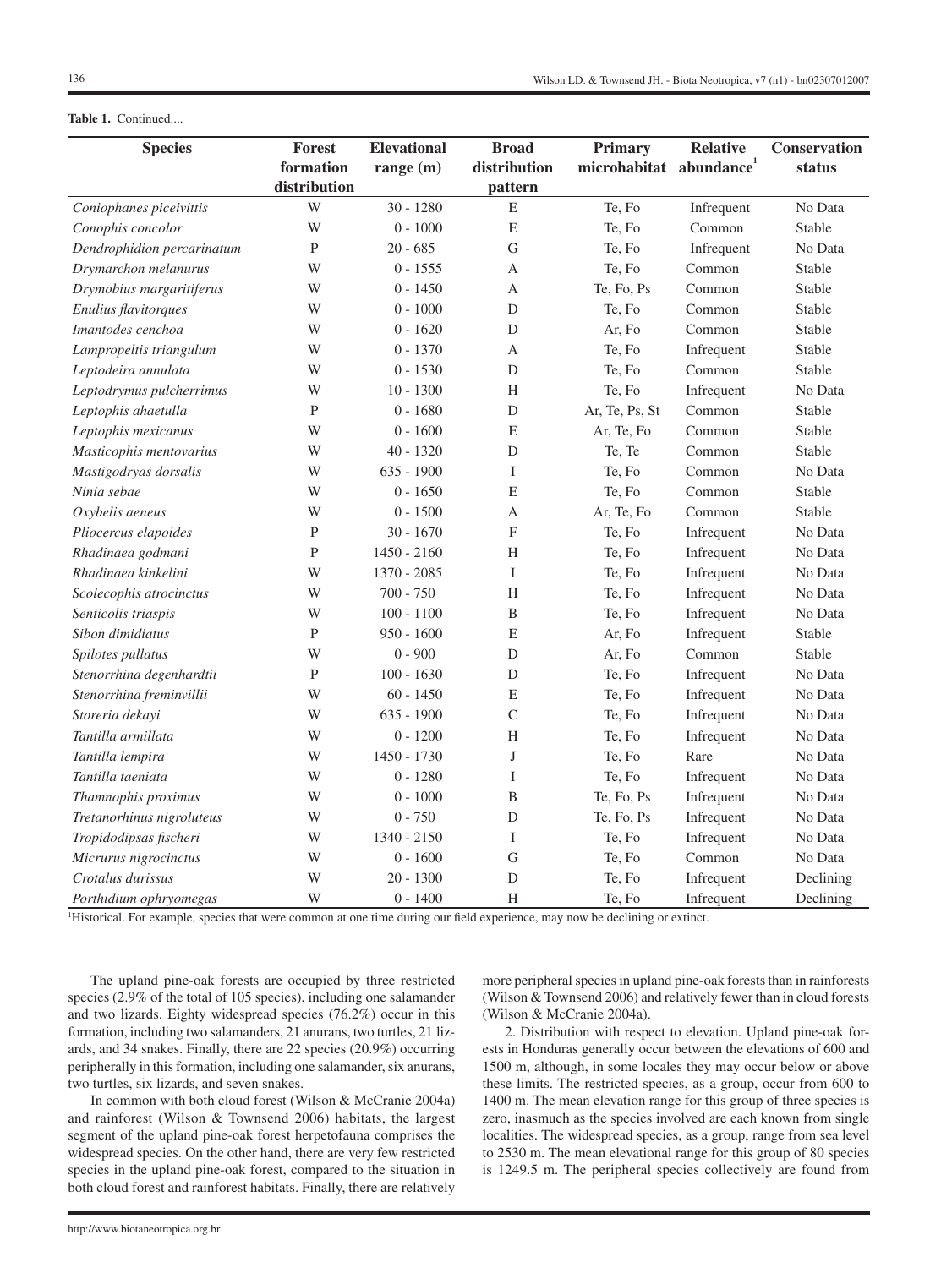**Table 2.** Summary of numbers of upland pine-oak forest taxa exhibiting various broad patterns of geographic distribution. A = Northern terminus of the range in the United States (or Canada) and southern terminus in South America; B = Northern terminus of the range in the United States and southern terminus in Central America south of the Nicaraguan Depression; C = Northern terminus of the range in the United States and southern terminus in Nuclear Middle America;  $D =$  Northern terminus of the range in Mexico north of the Isthmus of Tehuantepec and southern terminus in South America;  $E =$  Northern terminus of the range in Mexico north of the Isthmus of Tehuantepec and southern terminus in Central America south of the Nicaraguan Depression;  $F =$  Northern terminus of the range in Mexico north of the Isthmus of Tehuantepec and southern terminus in Nuclear Middle America; G = Northern terminus of the range in Nuclear Middle America and southern terminus in South America; H = Northern terminus of the range in Nuclear Middle America and southern terminus in Central America south of the Nicaraguan Depression; I = Restricted to Nuclear Middle America (exclusive of Honduran endemics); J = Endemic to Honduras;  $M = Introduced$  species.

**Tabla 2.** Resumen de cantidad de taxa de bosques de pino-roble de altiplano que exhiben patrones amplios y diversos de distribución geográfica. A = Terminal norte de extensión en los Estados Unidos (o Canadá), y terminal sur en Sur América; B = Terminal norte de extensión en los Estados Unidos, y terminal sur en Centro América, al sur de la Depresión Nicaragüense; C = Terminal norte de extensión en los Estados Unidos, y terminal sur en el Núcleo de Centroamérica; D = Terminal norte de extensión en México al norte del Istmo de Tehuantepec, y terminal sur en Sur América; E = Terminal norte de extensión en México al norte del Istmo de Tehuantepec, y terminal sur en Centro América, al sur de la Depresión Nicaragüense; F = Terminal norte de extensión en México al norte del Istmo de Tehuantepec, y terminal sur en el Núcleo de Centroamérica; G = Terminal norte de extensión en el Núcleo de Centroamérica, y terminal sur en Sur América; H = Terminal norte de extensión en el Núcleo de Centroamérica, y terminal sur en Centro América, al sur de la Depresión Nicaragüense; I = Limitado al Núcleo de Centroamérica (excluyendo las endémicas hondureñas); J = Endémica de Honduras; M = Especie introducida.

| Groups          | <b>Broad Patterns of Distribution</b> |                          |                          |                          |                          |                          |                          |                          |                          |                          |                          |
|-----------------|---------------------------------------|--------------------------|--------------------------|--------------------------|--------------------------|--------------------------|--------------------------|--------------------------|--------------------------|--------------------------|--------------------------|
|                 | A                                     | B                        | C                        | D                        | E                        | F                        | G                        | Н                        |                          |                          | M                        |
| Salamanders (4) | $\overline{\phantom{0}}$              | $\overline{\phantom{0}}$ | $\overline{\phantom{a}}$ | $\overline{\phantom{0}}$ | $\overline{\phantom{a}}$ |                          | $\overline{\phantom{a}}$ | $\overline{\phantom{a}}$ |                          | $\overline{\phantom{a}}$ | $\overline{\phantom{a}}$ |
| Anurans (27)    | $\mathcal{D}$                         | 3                        |                          | $\ddot{\phantom{1}}$     | 5                        | $\overline{\phantom{a}}$ | $\overline{\phantom{a}}$ | 2                        | $\sigma$                 | 3                        | $\overline{\phantom{a}}$ |
| Turtles $(4)$   | $\overline{\phantom{0}}$              | $\overline{\phantom{0}}$ | $\overline{\phantom{a}}$ | 3                        |                          | $\overline{\phantom{a}}$ | $\overline{\phantom{0}}$ | $\overline{\phantom{0}}$ | $\overline{\phantom{a}}$ | $\overline{\phantom{0}}$ | $\overline{\phantom{0}}$ |
| Lizards $(29)$  | $\overline{\phantom{a}}$              |                          | $\overline{\phantom{a}}$ | 4                        | 6                        | $\mathcal{D}$            |                          | 5.                       | 4                        |                          |                          |
| Snakes $(41)$   | 4                                     |                          |                          | 12                       | 6                        | 2                        | $\mathcal{D}$            | 6                        | C.                       |                          | $\overline{\phantom{a}}$ |
| Totals $(105)$  | $\sigma$                              | $\sigma$                 |                          | 24                       | 18                       | 8                        |                          | 13                       | 18                       | 6                        |                          |

sea level to 2600 m. The mean elevational range for this group of 22 species is 1012.5 m.

3. Broad distribution patterns. The data on broad distribution patterns in Table 1 are summarized in Table 2. These data indicate that the greatest number of species (24 or 22.9% of the total of 105 species) belong to the D category, containing those species occurring from somewhere in Mexico north of the Isthmus of Tehuantepec to somewhere in South America. The next largest categories are E, comprising those species whose ranges extend from somewhere in Mexico north of the Isthmus of Tehuantepec to somewhere in Central America south of the Nicaraguan Depression, and I, including those species restricted to Nuclear Middle America (exclusive of Honduran endemics), each with 18 species (17.1%). Together, these three categories contain 60 species or 57.1% of the total. The remaining eight categories contain from 1 to 13 species and possess a combined number of 45 species or 42.9% of the total. Compared to both the cloud forest (Wilson & McCranie 2004a) and rainforest habitats (Wilson & Townsend 2006), the upland pine-oak forests lack the distinctiveness of the other two habitat types, given the relatively few endemic species (6 or 5.7% of total) distributed there. Nonetheless, these forests are subject to widespread environmental damage, largely through annual burning and logging. It is also the case that little attention has been paid to these forests in designing biotic reserves in Honduras. As a consequence, these forests deserve more attention from conservation biologists (see discussion below).

4. Primary microhabitat distribution. With respect to vertical positioning within the primary microhabitats, 28 species (26.7%) were usually encountered only in arboreal situations, 67 species (63.8%) only in terrestrial situations, and 10 (9.5%) in both. In terms of occurrence in the three major microhabitats (forest proper, streamside, pondside), 68 species (64.8%) were found only in the forest proper, eight (7.6%) exclusively along streams, 17 (16.2%) only around ponds, three (2.9%) in the forest and along streams, one (1.0%) around ponds and along streams, seven (6.7%) in the forest and around ponds, and one (1.0%) in the forest, around ponds, and along streams (Table 1).

When the two sets of categories, vertical positioning in primary habitat and microhabitats are combined, 13 categories result. The largest number of species (43 or 41.0%) consists of terrestrial forest inhabitants. The next largest group (19 species or 18.1%) contains the arboreal forest inhabitants, followed by the terrestrial pondside species (12 or 11.4%) and the terrestrial forest pondside species (seven or 6.7%). Together, these four groups contain 81 species or 77.1% of the 105 species. The remaining nine groups contain a total of 24 species or 22.9% of the total. The terrestrial forest inhabitants include one salamander, one turtle, ten lizards, and 31 snakes. The arboreal forest inhabitants include three salamanders, 12 lizards, and four snakes. The terrestrial pondside species include 12 anurans. The terrestrial forest pondside species include two anurans, two turtles, and three snakes.

5. Relative abundance. Sixty-three species (60.0%) are categorized as being common (two salamanders, 23 anurans, one turtle, 20 lizards, and 17 snakes), 33 (31.4%) as being infrequent (one salamander, three anurans, three turtles, five lizards, and 21 snakes), and nine (8.6%) as being rare (one salamander, one anuran, four lizards, and three snakes).

6. Patterns of distribution among ecophysiographic areas. Wilson et al. (2001) identified four ecophysiographic areas (areas recognized from combining forest formations and physiographic regions) that contain upland pine-oak forest vegetation, the Northwestern Uplands (NWU), Southwestern Uplands (SWU), Northeastern Uplands (NEU), and Southeastern Uplands (SEU). These areas are illustrated in Figure 1. The distribution of the members of the Honduran pine-oak herpetofauna among these four ecophysiographic areas is detailed in Table 3. Examination of the data in this table allows for several conclusions, as follows:

- A. The numbers of species in these four areas range from 39 (NEU) to 70 (SEU);
- B. More taxa are recorded from the Southern Cordillera areas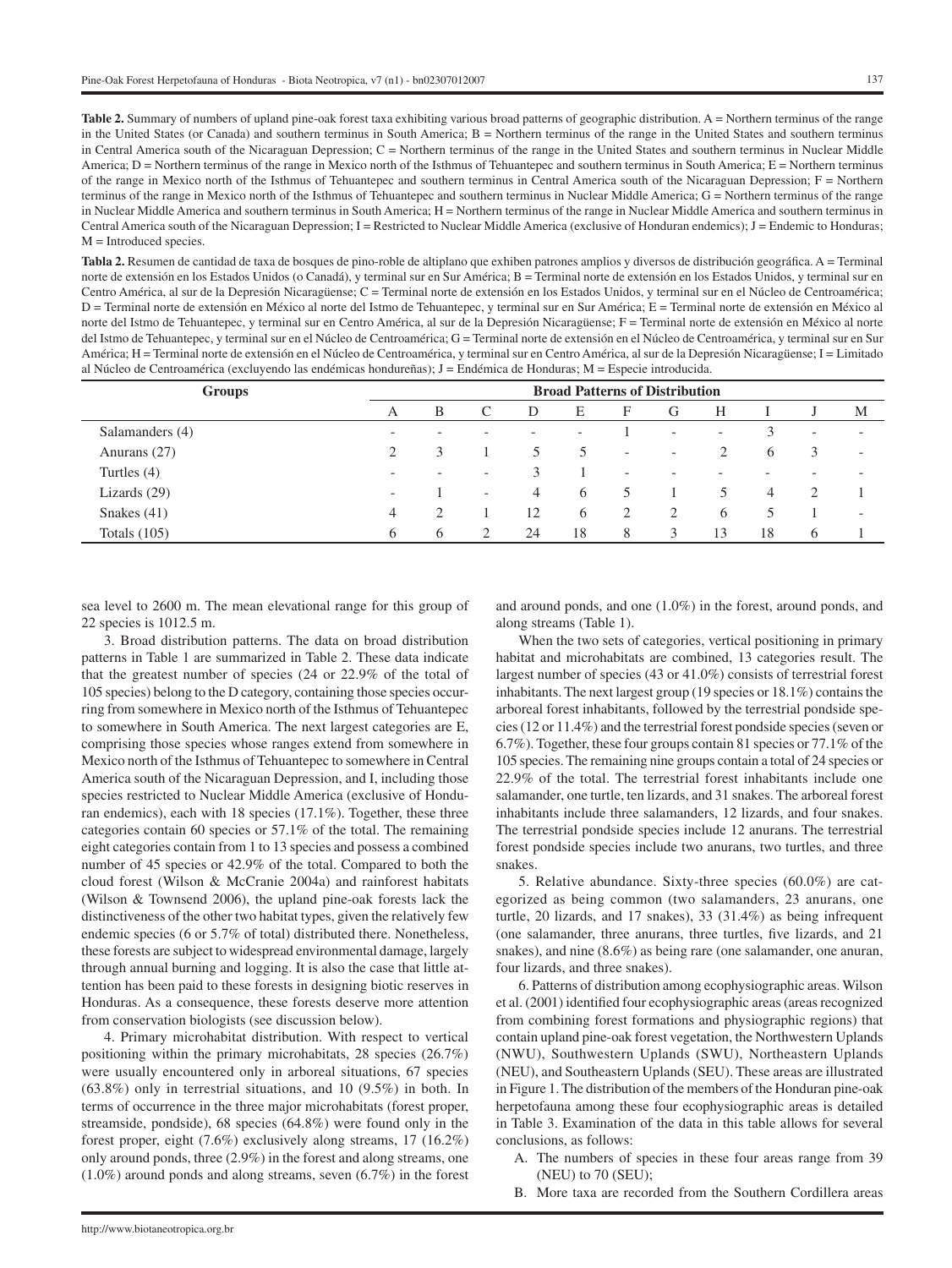(SWU and SEU—89 or 84.8% of total) than those from the Northern Cordillera areas (NWU and NEU—59 or 56.2%), the reverse of the pattern seen in cloud forest areas (Wilson *&* McCranie, 2003). Forty-three species (41.0%) are found in both cordilleras;

C. The pattern of the presence of more species in the Southern Cordillera than in the Northern Cordillera is also seen in each of the major herpetofaunal groupings. Three of the four salamander species are distributed in the Southern Cordillera, whereas only two are seen in the Northern Cordillera. Only a single salamander species (*Bolitoglossa mexicana*) is found in both cordilleras. Of 27 anuran species, 26 occur in the Southern Cordillera, with 16 in the Northern Cordillera. Fifteen anuran species are found in both cordilleras. The pattern for the turtles is the same as that for the salamanders, with three species occurring in the Southern Cordillera and two in the Northern Cordillera; only a single species (*Rhinoclemmys pulcherrima*) is found in both cordilleras. For lizards, 23 species are distributed in the Southern Cordillera and 19 in the Northern Cordillera; 13 species are found in both areas. Thirtythree species of snakes are found in the Southern Cordillera and 19 in the Northern Cordillera; 13 species occur in both areas; and

D. The majority of the 105 species (73 or 69.5%) are distributed in only one or two upland pine-oak forest ecophysiographic areas. On the other hand, 20 species (19.0%) occupy all four areas. The average area occurrence is 2.0.

The number of species shared between areas ranges from 25 to 38. In general, as the size of the herpetofaunas of the areas increases, so does the average of the herpetofaunal sizes of the areas compared to them. Thus, arranging the four areas based on the size of their respective herpetofaunas indicates the following relationship: NEU—39 species—mean species number of compared areas, 28.0; NWU—46—27.6; SWU—57—29.2; SEU—70—34.3. Also in general, the greater the total herpetofauna of any two compared areas, the higher the number of species shared.

Table 3. Distribution of the Honduran upland pine-oak forest herpetofauna within four ecophysiographic areas. Abbreviations are: W = widespread in that area; R = restricted to that area; P = peripherally distributed in that area; NWU = Northwestern Uplands; SWU = Southwestern Uplands; YU = Yojoa Uplands; NEU = Northeastern Uplands; SEU = Southeastern Uplands.

**Tabla 3.** Distribución de la herpetofauna hondureña de bosques de pino-roble del altiplano dentro de cuatro áreas ecofisiográficas. Las abreviaturas son, de aduerdo a sus siglas en inglés: W = distribución extensa en esa área; R = limitado a esa área; P = distribución periférica en esa área; NWU = Altiplano del Noroeste; SWU = Altiplano del Suroeste; YU = Altiplano de Yojoa; NEU =Altiplano del Nordeste; SEU = Altiplano del Sureste.

| <b>Species</b>                 | <b>NWU</b>               | <b>SWU</b>           | <b>NEU</b>     | <b>SEU</b>  | <b>Totals</b>  |  |  |  |  |  |
|--------------------------------|--------------------------|----------------------|----------------|-------------|----------------|--|--|--|--|--|
| <b>Salamanders (4 species)</b> |                          |                      |                |             |                |  |  |  |  |  |
| Bolitoglossa mexicana          | $\mathbf X$              | X                    | $\mathbf X$    | $\mathbf X$ | $\overline{4}$ |  |  |  |  |  |
| Bolitoglossa occidentalis      |                          | $\mathbf X$          |                |             | 1              |  |  |  |  |  |
| Bolitoglossa rufescens         | X                        |                      |                |             |                |  |  |  |  |  |
| Oedipina ignea                 | $\overline{\phantom{a}}$ | X                    |                |             |                |  |  |  |  |  |
|                                |                          | Anurans (27 species) |                |             |                |  |  |  |  |  |
| Chaunus marinus                | $\mathbf X$              | X                    | $\blacksquare$ | X           | 3              |  |  |  |  |  |
| Ollotis coccifer               |                          |                      | X              | X           | 2              |  |  |  |  |  |
| Ollotis ibarrai                |                          | X                    |                |             | 1              |  |  |  |  |  |
| Ollotis luetkenii              |                          | X                    |                | X           | $\overline{2}$ |  |  |  |  |  |
| Ollotis valliceps              | X                        | X                    | X              | X           | $\overline{4}$ |  |  |  |  |  |
| Hyalinobatrachium fleischmanni |                          | X                    | X              | X           | 3              |  |  |  |  |  |
| Dendropsophus microcephalus    | X                        | $\overline{a}$       | X              | X           | 3              |  |  |  |  |  |
| Plectrohyla guatemalensis      |                          | X                    |                |             | 1              |  |  |  |  |  |
| Ptychohyla hypomykter          |                          | X                    |                | X           | 2              |  |  |  |  |  |
| Ptychohyla salvadorensis       |                          | X                    |                | X           | 2              |  |  |  |  |  |
| Scinax staufferi               | X                        | $\mathbf X$          | X              | X           | 4              |  |  |  |  |  |
| Smilisca baudinii              | X                        | X                    | X              | X           | 4              |  |  |  |  |  |
| Tlalocohyla loquax             | $\mathbf X$              |                      | X              | X           | 3              |  |  |  |  |  |
| Trachycephalus venulosus       | X                        | X                    | X              | X           | 4              |  |  |  |  |  |
| Craugastor anciano             |                          | X                    |                |             | 1              |  |  |  |  |  |
| Craugastor emleni              |                          |                      |                | X           | 1              |  |  |  |  |  |
| Craugastor laevissimus         |                          | $\mathbf X$          |                | X           | 2              |  |  |  |  |  |
| Leptodactylus fragilis         | X                        | X                    | X              | X           | 4              |  |  |  |  |  |
| Leptodactylus melanonotus      | X                        | X                    |                | X           | 3              |  |  |  |  |  |
| Leptodactylus silvanimbus      |                          | X                    |                |             |                |  |  |  |  |  |
| Engystomops pustulosus         | X                        | X                    | X              | X           | 4              |  |  |  |  |  |
| Hypopachus barberi             |                          | $\mathbf X$          |                |             |                |  |  |  |  |  |
| Hypopachus variolosus          | $\mathbf X$              | $\mathbf X$          | $\mathbf X$    | X           | 4              |  |  |  |  |  |
| Lithobates brownorum           | X                        | X                    | X              | X           | 4              |  |  |  |  |  |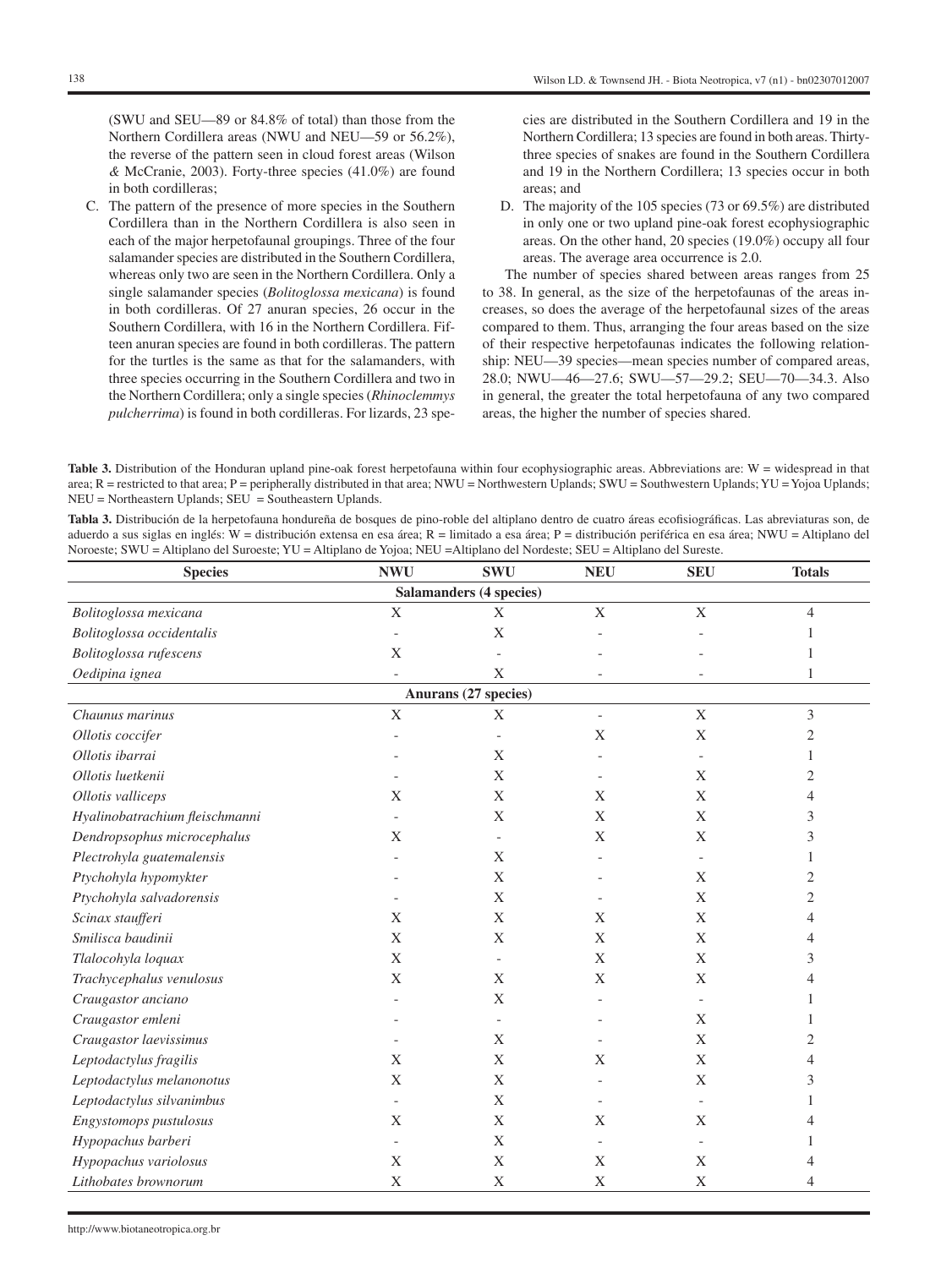# **Table 3.** Continued....

| Lithobates forreri<br>X<br>1<br>Lithobates maculatus<br>$\mathbf X$<br>$\mathbf X$<br>$\mathbf X$<br>$\mathbf X$<br>4<br>Lithobates vaillanti<br>X<br>X<br>2<br>$\overline{\phantom{a}}$<br>Turtles (4 species)<br>$\mathbf X$<br>$\mathbf{1}$<br>Trachemys venusta<br>$\overline{\phantom{a}}$<br>$\overline{a}$<br>Rhinoclemmys pulcherrima<br>X<br>X<br>$\overline{c}$<br>Kinosternon leucostomum<br>X<br>1<br>X<br>2<br>Kinosternon scorpioides<br>X<br>Lizards (29 species)<br>Celestus bivittatus<br>X<br>1<br>$\overline{\phantom{a}}$<br>$\overline{a}$<br>X<br>Celestus scansorius<br>1<br>Hemidactylus frenatus<br>X<br>1<br>Phyllodactylus tuberculosus<br>X<br>X<br>2<br>Sphaerodactylus glaucus<br>Χ<br>1<br>X<br>Sphaerodactylus millepunctatus<br>X<br>2<br><b>Basiliscus</b> vittatus<br>X<br>X<br>X<br>X<br>4<br>Corytophanes percarinatus<br>X<br>1<br>Laemanctus longipes<br>X<br>1<br>Ctenosaura similis<br>X<br>X<br>3<br>Χ<br>Iguana iguana<br>Χ<br>1<br>$\overline{\phantom{a}}$<br>Sceloporus malachiticus<br>X<br>X<br>2<br>Sceloporus olloporus<br>X<br>X<br>X<br>X<br>4<br>Sceloporus squamosus<br>X<br>X<br>X<br>3<br>2<br>Anolis biporcatus<br>X<br>Χ<br>Anolis crassulus<br>X<br>1<br>Anolis dariense<br>X<br>X<br>2<br>Anolis laeviventris<br>X<br>1<br>Anolis rodriguezii<br>Χ<br>1<br>$\overline{a}$<br>Anolis sericeus<br>X<br>X<br>X<br>X<br>4<br>Anolis sminthus<br>X<br>1<br>Anolis tropidonotus<br>X<br>X<br>X<br>X<br>4<br>Mabuya unimarginata<br>X<br>X<br>X<br>X<br>4<br>Mesoscincus managuae<br>X<br>1<br>Sphenomorphus cherriei<br>X<br>X<br>2<br>Gymnophthalmus speciosus<br>X<br>$\overline{\phantom{0}}$<br>$\overline{\phantom{0}}$<br>Ameiva undulata<br>X<br>$\mathbf X$<br>$\mathbf X$<br>$\mathbf X$<br>4<br>Aspidoscelis deppii<br>$\mathbf X$<br>1<br>$\mathbf X$<br>$\mathbf X$<br>$\overline{2}$<br>Aspidoscelis motaguae<br><b>Snakes (41 species)</b><br>$\mathbf X$<br>$\overline{2}$<br>X<br>Leptotyphlops phenops<br>$\overline{\phantom{a}}$<br>Typhlops costaricensis<br>X<br>1<br>Boa constrictor<br>$\mathbf X$<br>1<br>Ungaliophis continentalis<br>Χ<br>1<br>Adelphicos quadrivirgatum<br>X<br>Х<br>2<br>Coniophanes fissidens<br>Χ<br>1<br>Coniophanes piceivittis<br>X<br>X<br>2<br>Conophis concolor<br>$\mathbf X$<br>$\mathbf X$<br>3<br>X<br>Dendrophidion percarinatum<br>$\mathbf X$<br>1<br>Drymarchon melanurus<br>$\mathbf X$<br>$\mathbf X$<br>$\mathbf X$<br>X<br>4<br>$\mathbf X$<br>Drymobius margaritiferus<br>$\mathbf X$<br>$\mathbf X$<br>3 | <b>Species</b> | <b>NWU</b> | <b>SWU</b> | <b>NEU</b> | <b>SEU</b> | <b>Totals</b> |
|----------------------------------------------------------------------------------------------------------------------------------------------------------------------------------------------------------------------------------------------------------------------------------------------------------------------------------------------------------------------------------------------------------------------------------------------------------------------------------------------------------------------------------------------------------------------------------------------------------------------------------------------------------------------------------------------------------------------------------------------------------------------------------------------------------------------------------------------------------------------------------------------------------------------------------------------------------------------------------------------------------------------------------------------------------------------------------------------------------------------------------------------------------------------------------------------------------------------------------------------------------------------------------------------------------------------------------------------------------------------------------------------------------------------------------------------------------------------------------------------------------------------------------------------------------------------------------------------------------------------------------------------------------------------------------------------------------------------------------------------------------------------------------------------------------------------------------------------------------------------------------------------------------------------------------------------------------------------------------------------------------------------------------------------------------------------------------------------------------------------------------------------------------------------------------------------------------------------------------------------------------------------------------------------------------------------------------------------------------------------------------------------------------------------------------------------------------------------------------------------------------------------------------|----------------|------------|------------|------------|------------|---------------|
|                                                                                                                                                                                                                                                                                                                                                                                                                                                                                                                                                                                                                                                                                                                                                                                                                                                                                                                                                                                                                                                                                                                                                                                                                                                                                                                                                                                                                                                                                                                                                                                                                                                                                                                                                                                                                                                                                                                                                                                                                                                                                                                                                                                                                                                                                                                                                                                                                                                                                                                                  |                |            |            |            |            |               |
|                                                                                                                                                                                                                                                                                                                                                                                                                                                                                                                                                                                                                                                                                                                                                                                                                                                                                                                                                                                                                                                                                                                                                                                                                                                                                                                                                                                                                                                                                                                                                                                                                                                                                                                                                                                                                                                                                                                                                                                                                                                                                                                                                                                                                                                                                                                                                                                                                                                                                                                                  |                |            |            |            |            |               |
|                                                                                                                                                                                                                                                                                                                                                                                                                                                                                                                                                                                                                                                                                                                                                                                                                                                                                                                                                                                                                                                                                                                                                                                                                                                                                                                                                                                                                                                                                                                                                                                                                                                                                                                                                                                                                                                                                                                                                                                                                                                                                                                                                                                                                                                                                                                                                                                                                                                                                                                                  |                |            |            |            |            |               |
|                                                                                                                                                                                                                                                                                                                                                                                                                                                                                                                                                                                                                                                                                                                                                                                                                                                                                                                                                                                                                                                                                                                                                                                                                                                                                                                                                                                                                                                                                                                                                                                                                                                                                                                                                                                                                                                                                                                                                                                                                                                                                                                                                                                                                                                                                                                                                                                                                                                                                                                                  |                |            |            |            |            |               |
|                                                                                                                                                                                                                                                                                                                                                                                                                                                                                                                                                                                                                                                                                                                                                                                                                                                                                                                                                                                                                                                                                                                                                                                                                                                                                                                                                                                                                                                                                                                                                                                                                                                                                                                                                                                                                                                                                                                                                                                                                                                                                                                                                                                                                                                                                                                                                                                                                                                                                                                                  |                |            |            |            |            |               |
|                                                                                                                                                                                                                                                                                                                                                                                                                                                                                                                                                                                                                                                                                                                                                                                                                                                                                                                                                                                                                                                                                                                                                                                                                                                                                                                                                                                                                                                                                                                                                                                                                                                                                                                                                                                                                                                                                                                                                                                                                                                                                                                                                                                                                                                                                                                                                                                                                                                                                                                                  |                |            |            |            |            |               |
|                                                                                                                                                                                                                                                                                                                                                                                                                                                                                                                                                                                                                                                                                                                                                                                                                                                                                                                                                                                                                                                                                                                                                                                                                                                                                                                                                                                                                                                                                                                                                                                                                                                                                                                                                                                                                                                                                                                                                                                                                                                                                                                                                                                                                                                                                                                                                                                                                                                                                                                                  |                |            |            |            |            |               |
|                                                                                                                                                                                                                                                                                                                                                                                                                                                                                                                                                                                                                                                                                                                                                                                                                                                                                                                                                                                                                                                                                                                                                                                                                                                                                                                                                                                                                                                                                                                                                                                                                                                                                                                                                                                                                                                                                                                                                                                                                                                                                                                                                                                                                                                                                                                                                                                                                                                                                                                                  |                |            |            |            |            |               |
|                                                                                                                                                                                                                                                                                                                                                                                                                                                                                                                                                                                                                                                                                                                                                                                                                                                                                                                                                                                                                                                                                                                                                                                                                                                                                                                                                                                                                                                                                                                                                                                                                                                                                                                                                                                                                                                                                                                                                                                                                                                                                                                                                                                                                                                                                                                                                                                                                                                                                                                                  |                |            |            |            |            |               |
|                                                                                                                                                                                                                                                                                                                                                                                                                                                                                                                                                                                                                                                                                                                                                                                                                                                                                                                                                                                                                                                                                                                                                                                                                                                                                                                                                                                                                                                                                                                                                                                                                                                                                                                                                                                                                                                                                                                                                                                                                                                                                                                                                                                                                                                                                                                                                                                                                                                                                                                                  |                |            |            |            |            |               |
|                                                                                                                                                                                                                                                                                                                                                                                                                                                                                                                                                                                                                                                                                                                                                                                                                                                                                                                                                                                                                                                                                                                                                                                                                                                                                                                                                                                                                                                                                                                                                                                                                                                                                                                                                                                                                                                                                                                                                                                                                                                                                                                                                                                                                                                                                                                                                                                                                                                                                                                                  |                |            |            |            |            |               |
|                                                                                                                                                                                                                                                                                                                                                                                                                                                                                                                                                                                                                                                                                                                                                                                                                                                                                                                                                                                                                                                                                                                                                                                                                                                                                                                                                                                                                                                                                                                                                                                                                                                                                                                                                                                                                                                                                                                                                                                                                                                                                                                                                                                                                                                                                                                                                                                                                                                                                                                                  |                |            |            |            |            |               |
|                                                                                                                                                                                                                                                                                                                                                                                                                                                                                                                                                                                                                                                                                                                                                                                                                                                                                                                                                                                                                                                                                                                                                                                                                                                                                                                                                                                                                                                                                                                                                                                                                                                                                                                                                                                                                                                                                                                                                                                                                                                                                                                                                                                                                                                                                                                                                                                                                                                                                                                                  |                |            |            |            |            |               |
|                                                                                                                                                                                                                                                                                                                                                                                                                                                                                                                                                                                                                                                                                                                                                                                                                                                                                                                                                                                                                                                                                                                                                                                                                                                                                                                                                                                                                                                                                                                                                                                                                                                                                                                                                                                                                                                                                                                                                                                                                                                                                                                                                                                                                                                                                                                                                                                                                                                                                                                                  |                |            |            |            |            |               |
|                                                                                                                                                                                                                                                                                                                                                                                                                                                                                                                                                                                                                                                                                                                                                                                                                                                                                                                                                                                                                                                                                                                                                                                                                                                                                                                                                                                                                                                                                                                                                                                                                                                                                                                                                                                                                                                                                                                                                                                                                                                                                                                                                                                                                                                                                                                                                                                                                                                                                                                                  |                |            |            |            |            |               |
|                                                                                                                                                                                                                                                                                                                                                                                                                                                                                                                                                                                                                                                                                                                                                                                                                                                                                                                                                                                                                                                                                                                                                                                                                                                                                                                                                                                                                                                                                                                                                                                                                                                                                                                                                                                                                                                                                                                                                                                                                                                                                                                                                                                                                                                                                                                                                                                                                                                                                                                                  |                |            |            |            |            |               |
|                                                                                                                                                                                                                                                                                                                                                                                                                                                                                                                                                                                                                                                                                                                                                                                                                                                                                                                                                                                                                                                                                                                                                                                                                                                                                                                                                                                                                                                                                                                                                                                                                                                                                                                                                                                                                                                                                                                                                                                                                                                                                                                                                                                                                                                                                                                                                                                                                                                                                                                                  |                |            |            |            |            |               |
|                                                                                                                                                                                                                                                                                                                                                                                                                                                                                                                                                                                                                                                                                                                                                                                                                                                                                                                                                                                                                                                                                                                                                                                                                                                                                                                                                                                                                                                                                                                                                                                                                                                                                                                                                                                                                                                                                                                                                                                                                                                                                                                                                                                                                                                                                                                                                                                                                                                                                                                                  |                |            |            |            |            |               |
|                                                                                                                                                                                                                                                                                                                                                                                                                                                                                                                                                                                                                                                                                                                                                                                                                                                                                                                                                                                                                                                                                                                                                                                                                                                                                                                                                                                                                                                                                                                                                                                                                                                                                                                                                                                                                                                                                                                                                                                                                                                                                                                                                                                                                                                                                                                                                                                                                                                                                                                                  |                |            |            |            |            |               |
|                                                                                                                                                                                                                                                                                                                                                                                                                                                                                                                                                                                                                                                                                                                                                                                                                                                                                                                                                                                                                                                                                                                                                                                                                                                                                                                                                                                                                                                                                                                                                                                                                                                                                                                                                                                                                                                                                                                                                                                                                                                                                                                                                                                                                                                                                                                                                                                                                                                                                                                                  |                |            |            |            |            |               |
|                                                                                                                                                                                                                                                                                                                                                                                                                                                                                                                                                                                                                                                                                                                                                                                                                                                                                                                                                                                                                                                                                                                                                                                                                                                                                                                                                                                                                                                                                                                                                                                                                                                                                                                                                                                                                                                                                                                                                                                                                                                                                                                                                                                                                                                                                                                                                                                                                                                                                                                                  |                |            |            |            |            |               |
|                                                                                                                                                                                                                                                                                                                                                                                                                                                                                                                                                                                                                                                                                                                                                                                                                                                                                                                                                                                                                                                                                                                                                                                                                                                                                                                                                                                                                                                                                                                                                                                                                                                                                                                                                                                                                                                                                                                                                                                                                                                                                                                                                                                                                                                                                                                                                                                                                                                                                                                                  |                |            |            |            |            |               |
|                                                                                                                                                                                                                                                                                                                                                                                                                                                                                                                                                                                                                                                                                                                                                                                                                                                                                                                                                                                                                                                                                                                                                                                                                                                                                                                                                                                                                                                                                                                                                                                                                                                                                                                                                                                                                                                                                                                                                                                                                                                                                                                                                                                                                                                                                                                                                                                                                                                                                                                                  |                |            |            |            |            |               |
|                                                                                                                                                                                                                                                                                                                                                                                                                                                                                                                                                                                                                                                                                                                                                                                                                                                                                                                                                                                                                                                                                                                                                                                                                                                                                                                                                                                                                                                                                                                                                                                                                                                                                                                                                                                                                                                                                                                                                                                                                                                                                                                                                                                                                                                                                                                                                                                                                                                                                                                                  |                |            |            |            |            |               |
|                                                                                                                                                                                                                                                                                                                                                                                                                                                                                                                                                                                                                                                                                                                                                                                                                                                                                                                                                                                                                                                                                                                                                                                                                                                                                                                                                                                                                                                                                                                                                                                                                                                                                                                                                                                                                                                                                                                                                                                                                                                                                                                                                                                                                                                                                                                                                                                                                                                                                                                                  |                |            |            |            |            |               |
|                                                                                                                                                                                                                                                                                                                                                                                                                                                                                                                                                                                                                                                                                                                                                                                                                                                                                                                                                                                                                                                                                                                                                                                                                                                                                                                                                                                                                                                                                                                                                                                                                                                                                                                                                                                                                                                                                                                                                                                                                                                                                                                                                                                                                                                                                                                                                                                                                                                                                                                                  |                |            |            |            |            |               |
|                                                                                                                                                                                                                                                                                                                                                                                                                                                                                                                                                                                                                                                                                                                                                                                                                                                                                                                                                                                                                                                                                                                                                                                                                                                                                                                                                                                                                                                                                                                                                                                                                                                                                                                                                                                                                                                                                                                                                                                                                                                                                                                                                                                                                                                                                                                                                                                                                                                                                                                                  |                |            |            |            |            |               |
|                                                                                                                                                                                                                                                                                                                                                                                                                                                                                                                                                                                                                                                                                                                                                                                                                                                                                                                                                                                                                                                                                                                                                                                                                                                                                                                                                                                                                                                                                                                                                                                                                                                                                                                                                                                                                                                                                                                                                                                                                                                                                                                                                                                                                                                                                                                                                                                                                                                                                                                                  |                |            |            |            |            |               |
|                                                                                                                                                                                                                                                                                                                                                                                                                                                                                                                                                                                                                                                                                                                                                                                                                                                                                                                                                                                                                                                                                                                                                                                                                                                                                                                                                                                                                                                                                                                                                                                                                                                                                                                                                                                                                                                                                                                                                                                                                                                                                                                                                                                                                                                                                                                                                                                                                                                                                                                                  |                |            |            |            |            |               |
|                                                                                                                                                                                                                                                                                                                                                                                                                                                                                                                                                                                                                                                                                                                                                                                                                                                                                                                                                                                                                                                                                                                                                                                                                                                                                                                                                                                                                                                                                                                                                                                                                                                                                                                                                                                                                                                                                                                                                                                                                                                                                                                                                                                                                                                                                                                                                                                                                                                                                                                                  |                |            |            |            |            |               |
|                                                                                                                                                                                                                                                                                                                                                                                                                                                                                                                                                                                                                                                                                                                                                                                                                                                                                                                                                                                                                                                                                                                                                                                                                                                                                                                                                                                                                                                                                                                                                                                                                                                                                                                                                                                                                                                                                                                                                                                                                                                                                                                                                                                                                                                                                                                                                                                                                                                                                                                                  |                |            |            |            |            |               |
|                                                                                                                                                                                                                                                                                                                                                                                                                                                                                                                                                                                                                                                                                                                                                                                                                                                                                                                                                                                                                                                                                                                                                                                                                                                                                                                                                                                                                                                                                                                                                                                                                                                                                                                                                                                                                                                                                                                                                                                                                                                                                                                                                                                                                                                                                                                                                                                                                                                                                                                                  |                |            |            |            |            |               |
|                                                                                                                                                                                                                                                                                                                                                                                                                                                                                                                                                                                                                                                                                                                                                                                                                                                                                                                                                                                                                                                                                                                                                                                                                                                                                                                                                                                                                                                                                                                                                                                                                                                                                                                                                                                                                                                                                                                                                                                                                                                                                                                                                                                                                                                                                                                                                                                                                                                                                                                                  |                |            |            |            |            |               |
|                                                                                                                                                                                                                                                                                                                                                                                                                                                                                                                                                                                                                                                                                                                                                                                                                                                                                                                                                                                                                                                                                                                                                                                                                                                                                                                                                                                                                                                                                                                                                                                                                                                                                                                                                                                                                                                                                                                                                                                                                                                                                                                                                                                                                                                                                                                                                                                                                                                                                                                                  |                |            |            |            |            |               |
|                                                                                                                                                                                                                                                                                                                                                                                                                                                                                                                                                                                                                                                                                                                                                                                                                                                                                                                                                                                                                                                                                                                                                                                                                                                                                                                                                                                                                                                                                                                                                                                                                                                                                                                                                                                                                                                                                                                                                                                                                                                                                                                                                                                                                                                                                                                                                                                                                                                                                                                                  |                |            |            |            |            |               |
|                                                                                                                                                                                                                                                                                                                                                                                                                                                                                                                                                                                                                                                                                                                                                                                                                                                                                                                                                                                                                                                                                                                                                                                                                                                                                                                                                                                                                                                                                                                                                                                                                                                                                                                                                                                                                                                                                                                                                                                                                                                                                                                                                                                                                                                                                                                                                                                                                                                                                                                                  |                |            |            |            |            |               |
|                                                                                                                                                                                                                                                                                                                                                                                                                                                                                                                                                                                                                                                                                                                                                                                                                                                                                                                                                                                                                                                                                                                                                                                                                                                                                                                                                                                                                                                                                                                                                                                                                                                                                                                                                                                                                                                                                                                                                                                                                                                                                                                                                                                                                                                                                                                                                                                                                                                                                                                                  |                |            |            |            |            |               |
|                                                                                                                                                                                                                                                                                                                                                                                                                                                                                                                                                                                                                                                                                                                                                                                                                                                                                                                                                                                                                                                                                                                                                                                                                                                                                                                                                                                                                                                                                                                                                                                                                                                                                                                                                                                                                                                                                                                                                                                                                                                                                                                                                                                                                                                                                                                                                                                                                                                                                                                                  |                |            |            |            |            |               |
|                                                                                                                                                                                                                                                                                                                                                                                                                                                                                                                                                                                                                                                                                                                                                                                                                                                                                                                                                                                                                                                                                                                                                                                                                                                                                                                                                                                                                                                                                                                                                                                                                                                                                                                                                                                                                                                                                                                                                                                                                                                                                                                                                                                                                                                                                                                                                                                                                                                                                                                                  |                |            |            |            |            |               |
|                                                                                                                                                                                                                                                                                                                                                                                                                                                                                                                                                                                                                                                                                                                                                                                                                                                                                                                                                                                                                                                                                                                                                                                                                                                                                                                                                                                                                                                                                                                                                                                                                                                                                                                                                                                                                                                                                                                                                                                                                                                                                                                                                                                                                                                                                                                                                                                                                                                                                                                                  |                |            |            |            |            |               |
|                                                                                                                                                                                                                                                                                                                                                                                                                                                                                                                                                                                                                                                                                                                                                                                                                                                                                                                                                                                                                                                                                                                                                                                                                                                                                                                                                                                                                                                                                                                                                                                                                                                                                                                                                                                                                                                                                                                                                                                                                                                                                                                                                                                                                                                                                                                                                                                                                                                                                                                                  |                |            |            |            |            |               |
|                                                                                                                                                                                                                                                                                                                                                                                                                                                                                                                                                                                                                                                                                                                                                                                                                                                                                                                                                                                                                                                                                                                                                                                                                                                                                                                                                                                                                                                                                                                                                                                                                                                                                                                                                                                                                                                                                                                                                                                                                                                                                                                                                                                                                                                                                                                                                                                                                                                                                                                                  |                |            |            |            |            |               |
|                                                                                                                                                                                                                                                                                                                                                                                                                                                                                                                                                                                                                                                                                                                                                                                                                                                                                                                                                                                                                                                                                                                                                                                                                                                                                                                                                                                                                                                                                                                                                                                                                                                                                                                                                                                                                                                                                                                                                                                                                                                                                                                                                                                                                                                                                                                                                                                                                                                                                                                                  |                |            |            |            |            |               |
|                                                                                                                                                                                                                                                                                                                                                                                                                                                                                                                                                                                                                                                                                                                                                                                                                                                                                                                                                                                                                                                                                                                                                                                                                                                                                                                                                                                                                                                                                                                                                                                                                                                                                                                                                                                                                                                                                                                                                                                                                                                                                                                                                                                                                                                                                                                                                                                                                                                                                                                                  |                |            |            |            |            |               |
|                                                                                                                                                                                                                                                                                                                                                                                                                                                                                                                                                                                                                                                                                                                                                                                                                                                                                                                                                                                                                                                                                                                                                                                                                                                                                                                                                                                                                                                                                                                                                                                                                                                                                                                                                                                                                                                                                                                                                                                                                                                                                                                                                                                                                                                                                                                                                                                                                                                                                                                                  |                |            |            |            |            |               |
|                                                                                                                                                                                                                                                                                                                                                                                                                                                                                                                                                                                                                                                                                                                                                                                                                                                                                                                                                                                                                                                                                                                                                                                                                                                                                                                                                                                                                                                                                                                                                                                                                                                                                                                                                                                                                                                                                                                                                                                                                                                                                                                                                                                                                                                                                                                                                                                                                                                                                                                                  |                |            |            |            |            |               |
|                                                                                                                                                                                                                                                                                                                                                                                                                                                                                                                                                                                                                                                                                                                                                                                                                                                                                                                                                                                                                                                                                                                                                                                                                                                                                                                                                                                                                                                                                                                                                                                                                                                                                                                                                                                                                                                                                                                                                                                                                                                                                                                                                                                                                                                                                                                                                                                                                                                                                                                                  |                |            |            |            |            |               |
|                                                                                                                                                                                                                                                                                                                                                                                                                                                                                                                                                                                                                                                                                                                                                                                                                                                                                                                                                                                                                                                                                                                                                                                                                                                                                                                                                                                                                                                                                                                                                                                                                                                                                                                                                                                                                                                                                                                                                                                                                                                                                                                                                                                                                                                                                                                                                                                                                                                                                                                                  |                |            |            |            |            |               |
|                                                                                                                                                                                                                                                                                                                                                                                                                                                                                                                                                                                                                                                                                                                                                                                                                                                                                                                                                                                                                                                                                                                                                                                                                                                                                                                                                                                                                                                                                                                                                                                                                                                                                                                                                                                                                                                                                                                                                                                                                                                                                                                                                                                                                                                                                                                                                                                                                                                                                                                                  |                |            |            |            |            |               |
|                                                                                                                                                                                                                                                                                                                                                                                                                                                                                                                                                                                                                                                                                                                                                                                                                                                                                                                                                                                                                                                                                                                                                                                                                                                                                                                                                                                                                                                                                                                                                                                                                                                                                                                                                                                                                                                                                                                                                                                                                                                                                                                                                                                                                                                                                                                                                                                                                                                                                                                                  |                |            |            |            |            |               |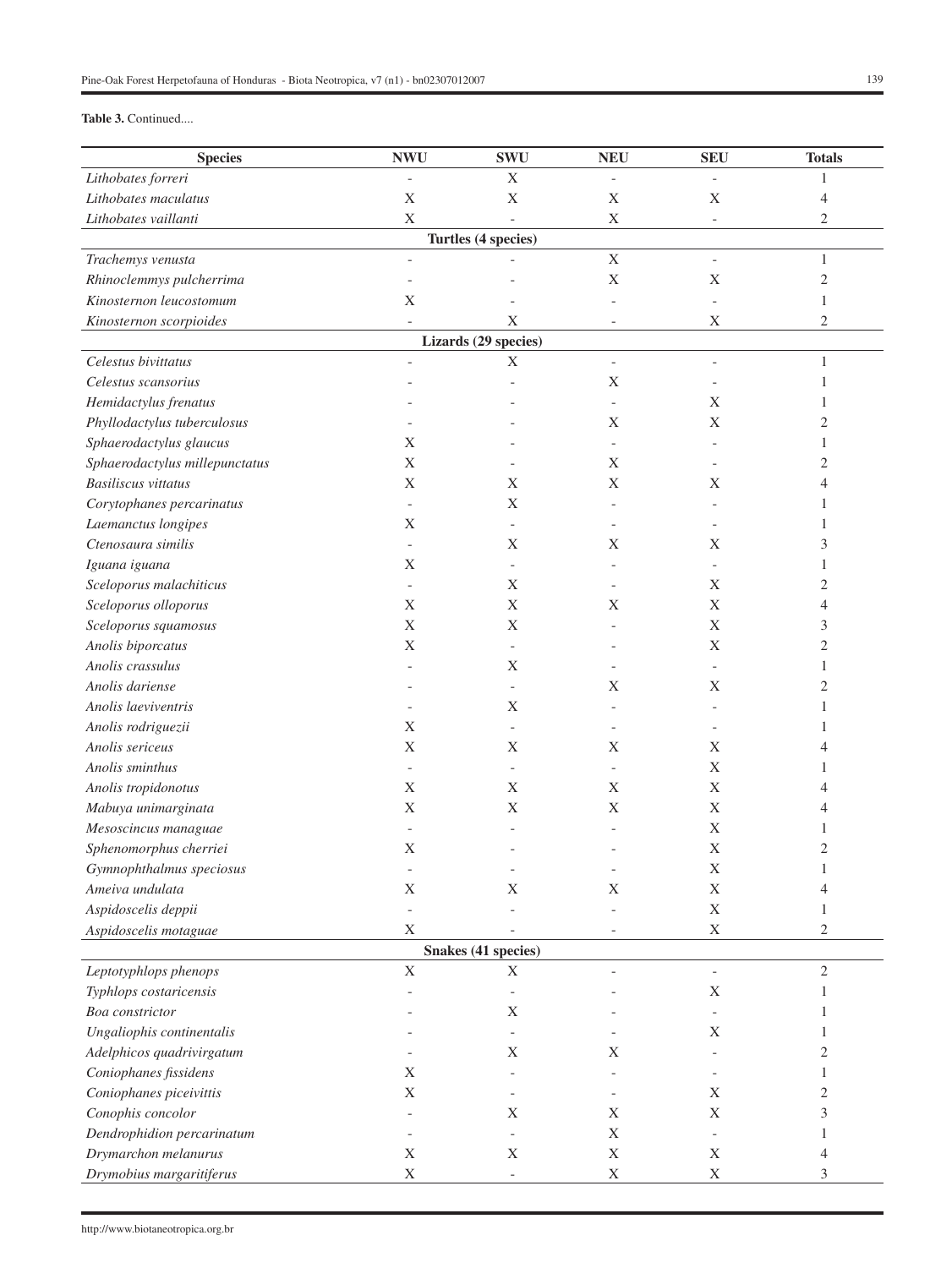#### **Table 3.** Continued....

| <b>Species</b>            | <b>NWU</b>  | <b>SWU</b>  | <b>NEU</b> | <b>SEU</b> | <b>Totals</b>  |
|---------------------------|-------------|-------------|------------|------------|----------------|
| Enulius flavitorques      |             |             |            | X          |                |
| Imantodes cenchoa         | $\mathbf X$ |             |            |            | 1              |
| Lampropeltis triangulum   | $\mathbf X$ |             |            |            |                |
| Leptodeira annulata       | X           | X           | X          | X          | 4              |
| Leptodrymus pulcherrimus  |             |             |            | X          | 1              |
| Leptophis mexicanus       | X           | X           |            | X          | 3              |
| Masticophis mentovarius   |             |             | X          | X          | 2              |
| Mastigodryas dorsalis     |             | X           |            | X          | 2              |
| Ninia sebae               | $\mathbf X$ | X           | X          | X          | 4              |
| Oxybelis aeneus           | X           |             |            |            | 1              |
| Pliocercus elapoides      | X           |             |            |            |                |
| Rhadinaea godmani         |             |             |            | X          |                |
| Rhadinaea kinkelini       |             | X           |            |            |                |
| Scolecophis atrocinctus   |             | X           |            |            | 1              |
| Senticolis triaspis       |             | $\mathbf X$ |            | X          | 2              |
| Sibon dimidiatus          |             |             |            | X          | 1              |
| Spilotes pullatus         | X           |             | X          | X          | 3              |
| Stenorrhina degenhardtii  |             |             |            | X          | 1              |
| Stenorrhina freminvillii  | X           | X           | X          | X          | 4              |
| Storeria dekayi           |             | X           | X          | X          | 3              |
| Tantilla armillata        |             |             |            | X          | 1              |
| Tantilla lempira          |             |             |            | X          |                |
| Tantilla taeniata         |             |             |            | X          |                |
| Thamnophis fulvus         |             | X           |            |            |                |
| Thamnophis proximus       |             |             |            | X          |                |
| Tretanorhinus nigroluteus |             |             |            | X          |                |
| Tropidodipsas fischeri    |             | X           |            |            | 1              |
| Micrurus nigrocinctus     |             | $\mathbf X$ |            | X          | 2              |
| Crotalus durissus         |             | X           |            | X          | $\overline{c}$ |
| Porthidium ophryomegas    |             |             |            | X          |                |
| Total (105 species)       | 46          | 57          | 39         | 70         |                |

Calculation of Coefficient of Biogeographic Resemblance (CBR) values promotes a more robust analysis of herpetofaunal relationships. A matrix of CBR values for the four ecophysiographic areas is presented in Table 4. These values are used to produce a CBR diagram (Figure 2) indicating how the highest CBR values connect the four areas to one another. This diagram indicates that almost the same CBR value (0.60 or 0.61) connects these areas to one another, although the shared species involved are different in each case. It also demonstrates that the two Northern Cordillera areas are closely related to one another, as are the two Southern Cordillera areas. The Northern Cordillera and the Southern Cordillera areas are connected to one another through the NEU and SEU areas. The NWU and SWU areas are connected to one another by a decidedly lower CBR value of 0.49, the lowest value for either area (Table 4). Finally, even though the NWU and SEU areas share a higher number of species (32) than do the NWU and NEU areas (26), the CBR value is lower for the former (0.55) than for the latter (0.61).

Averaging CBR values for each area gives a measure of herpetofaunal distinctiveness, as follows: NWU—0.55; SWU—0.54; NEU—0.58; SEU—0.59. These figures are relatively close to one another, compared to those for the cloud forest areas reported by Wilson & McCranie (2004a), and are indicative of the relative homogeneity of the herpetofaunas of these four upland pine-oak areas and the very low level of endemicity within these areas. As noted above, only six of the 105 species are endemic to the country, each of these occupying only one upland pine-oak forest ecophysiographic area.

# *3. Biodiversity significance and conservation status of the upland pine-oak forest herpetofauna*

The herpetofauna of the upland pine-oak forests of Honduras is subject to the same anthropogenic pressures as those outlined for the nation's herpetofauna by Wilson & McCranie (2004b), as well as for its cloud forest (Wilson & McCranie 2004a) and rainforest (Wilson & Townsend 2006) herpetofaunas. The areas supporting upland pine-oak forests were well populated in pre-Columbian times and were the first (and for a prolonged period the only) parts of Honduras settled by the Spanish (Tompson 2001). For this reason, it can be difficult to fully gauge the impact humans have had on the biodiversity of the upland pine-oak forests, or whether the modern forests even resemble the forests that were present prior to modern disturbance. There can be little doubt that the seasonal burning of large areas of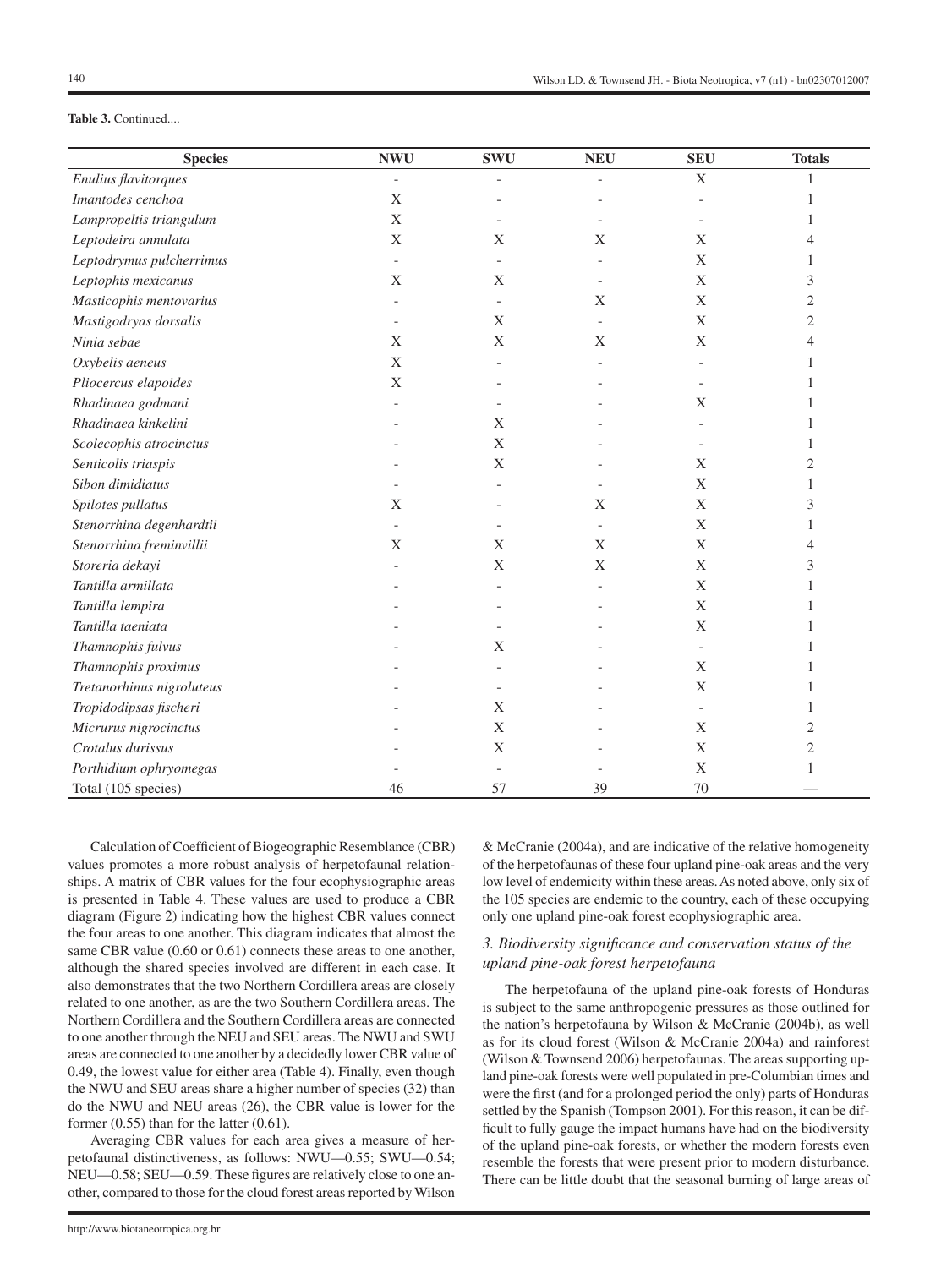Table 4. CBR matrix of herpetofaunal relationships for the four ecophysiographic areas supporting upland pine-oak forest. N = species in each region; N = species in common between two regions;  $N =$  Coefficients of Biogeographic Resemblance. See text for explanation of the abbreviations.

**Tabla 4.** Tabla 4. Matriz de CBR de las relaciones entre la herpetofauna de las cuatro áreas ecofisiográficas que contienen bosques de pino-roble de altiplano. N = especies en cada región; N =especies en común entre dos regiones; N = Coeficientes de Semejanza Biogeográfica (CBR). Ver texto para explanaciones de las abreviaturas.

|            | <b>NWU</b>  | <b>SWU</b> | <b>NEU</b> | <b>SEU</b>      |
|------------|-------------|------------|------------|-----------------|
| <b>NWU</b> | 46          | へく<br>ت    | 26         | 22<br>ے ر       |
| <b>SWU</b> | <u>0.49</u> | 57         | 25         | 38              |
| <b>NEU</b> | 0.61        | 0.52       | 39         | $\bigcap$<br>33 |
| <b>SEU</b> | 0.55        | 0.60       | 0.61       | 70              |



Figure 2. Coefficient of Biogeographic Resemblance for the four upland pine-oak forest areas in Honduras. Abbreviations are as follows: NWU = Northwestern Uplands; NEU = Northeastern Uplands; SWU = Southwestern Uplands; SEU = Southeastern Uplands. Numbers in boxes are the number of species in each area; decimal numbers on arrows indicate the CBR value shared between areas connected and represent the highest value for each area; absolute numbers in parentheses indicate the number of species shared between the areas connected. Position of the boxes in the diagram is roughly reflective of their geographic relationships in Honduras.

**Figura 2.** Coeficiente de Semblanza Biogeográfica (CBR) de las cuatro áreas de bosques de pino-roble del altiplano en Honduras. Las abreviaturas son las siguientes, de acuerdo sus siglas en inglés: NWU = Altiplano del Noroeste; NEU =Altiplano del Nordeste; SWU = Altiplano del Suroeste; SEU = Altiplano del Sureste. Los números en los cuadros son el número de especies en cada área; los números decimales sobre las flechas indican el valor de CBR compartido entre las áreas conectadas y representan el valor más alto de cada área; los números absolutos en paréntesis indican el número de especies compartidas entre las áreas conectadas. La posición de los cuadros en el diagrama refleja aproximadamente sus relaciones geográficas en Honduras.

the upland pine-oak forest and widespread logging and land clearing have definitely shaped the constituency of the extant upland pine-oak forest herpetofauna. A further, albeit natural, cause of disturbance in the upland pine-oak forests has been pine bark beetle infestation. In the early 1960's, an epidemic infestation of the pine bark beetle *Dendroctonus frontalis* swept through the Honduran pine-oak forests, causing tree mortality at around 25% nationwide and as high as 70% in localized areas (Coyne & Critchfield 1974).

Both Wilson & McCranie (2004a) and Wilson & Townsend (2006) considered the species with the greatest biodiversity significance to be those that are endemic to Honduras or otherwise restricted to Nuclear Middle America. As mentioned previously, the upland pine-oak forests lack the high numbers of endemic species that are seen in the rainforests and cloud forests. As indicated in Table 2, six species known from these forests are endemic to the country, a figure that is just 5.7% of the total of 105. An additional 18 species (17.1%) are otherwise restricted to Nuclear Middle America. Together, these 24 species make up 22.9% of the upland pine-oak forest herpetofauna, comparable in ratio to the much more speciose rainforest herpetofauna (65 species or 26.2% of the total), but nowhere

near the diversity demonstrated by the cloud forest herpetofauna (83 species or  $68.0\%$  of the total).

We have used the same standard categories employed by Wilson & McCranie (2004a) and Wilson & Townsend (2006, In press) in our analysis of the conservation status of the Honduran upland pine-oak forest herpetofauna (see Table 1). Sixty-two species (59.0%) are reported to have stable populations in at least one upland pine-oak forest locality (three salamanders, 20 anurans, two turtles, 20 lizards, and 17 snakes). The fact that such a relatively high percentage of the upland pine-oak forest herpetofauna exhibits stable populations may indicate that this habitat is primarily populated by species that are able to survive in drier and less hospitable environments and, therefore, may be less susceptible to the effects deforestation.

Only four species (3.8%) have all known Honduran populations in decline (the anurans *Plectrohyla guatemalensis* and *Leptodactylus silvanimbus*, and the snakes *Crotalus simus* and *Porthidium ophryomegas*). The two snake species, both venomous and easily recognizable, are declining due to human persecution.

Two species (1.9%), the anurans Craugastor anciano and *C. emleni*, are considered extinct (McCranie & Wilson 2002; Wilson & McCranie 2004a and b), as neither of these species has been seen in over 15 years, despite repeated efforts to locate them at localities where they were previously found. The reason for their disappearance is not clear; all that is clear is that most populations of streamside *Craugastor* from above 900 m elevation in Honduras have either suffered noticeable declines or disappeared altogether (McCranie & Wilson 2002; Wilson & McCranie 2004a and b).

Thirty-five species (33.3%) lack sufficient data for an accurate estimate of their conservation status to be made (one salamander, four anurans, two turtles, nine lizards, and 22 snakes). With more than one-third of the herpetofauna of the pine-oak forests placed in the category "no data on population status available," it is apparent that considerable fieldwork is still needed before the conservation issues relating to this group of amphibians and reptiles can be properly addressed.

# **Acknowledgments**

The first author has been involved in fieldwork and research in Honduras since 1967 and the second author, once a student of the first author, since 1999. During this time, we have incurred indebtedness to a large number of individuals. James R. McCranie was the perennial coworker and companion while undertaking fieldwork in Honduras, and some of the data included in this paper was included in an unpublished manuscript coauthored by McCranie and LDW. We were also assisted by Kenneth L. Williams, John R. Meyer, Mario R. Espinal, Steve W. Gotte, Louis Porras, Gordon W. Schuett, Donald E. Hahn, and a number of other individuals. During the preparation of this paper, JHT was supported by a Tropical Conservation and Development Graduate Fellowship and by the